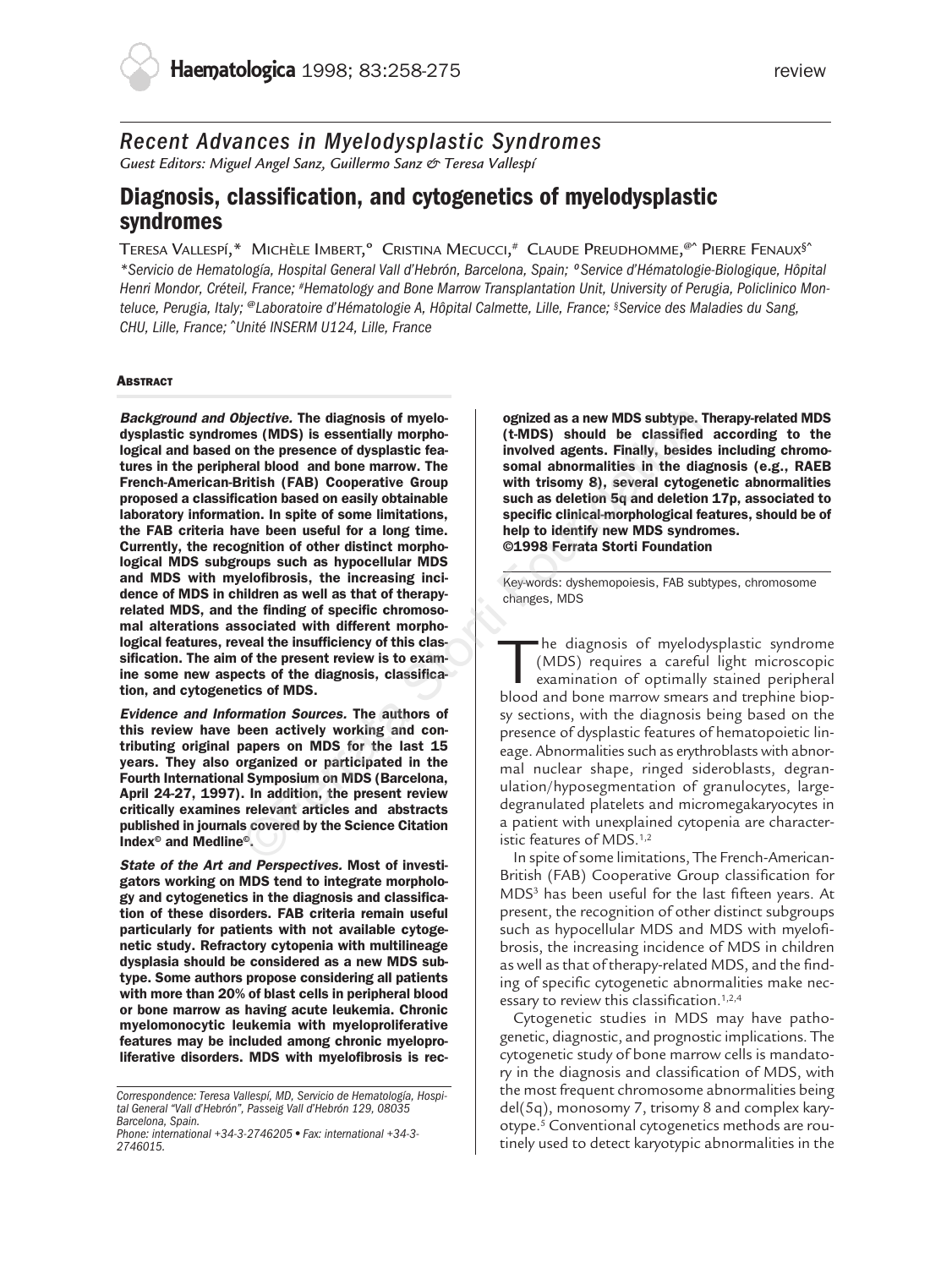bone marrow cells of MDS patients. Nevertheless, these techniques have several drawbacks, the most important being that cytogenetic analyses are limited to metaphases.6 Fluorescent *in situ* hybridization (FISH) method, using chromosome-specific DNA probes, allows the detection of chromosomal abnormalities in interphase nuclei and metaphase chromosomes.7 FISH has been found to be particularly useful to determine the number of cells with a specific chromosomal abnormality and identify the origin of aberrant or marker chromosomes.6-9 An additional problem is the identification of the cell lineage bearing cytogenetic abnormalities. Combined immunophenotyping and FISH techniques make possible to identify the nature of the cell with chromosomal aberrations and the number of lineage involved.9,10 For all these reasons, conventional cytogenetic analysis should be completed (but no replaced) in most cases by FISH and, occasionally, by combined FISH and immunophenotypic or cytochemistry analyses.

# **Diagnosis**

The diagnosis of MDS is essentially morphological and is based on the presence of dysplastic features in peripheral blood and bone marrow (Table 1). Bone marrow dyspoiesis results in cytopenia probably due to an increased apoptosis of the bone marrow dyshemopoietic cells.11

The most reliable features of MDS include the presence of micromegakaryocytes in bone marrow, trilineage dysplasia, a high percentage of blasts cells, or cytogenetic abnormalities. Nutritional deficiencies, drug-induced dyshematopoiesis, alcoholism, anemia of chronic diseases, and metabolic disturbances accompanying chronic renal and liver diseases should be excluded before accepting the diagnosis of MDS.<sup>2</sup> beted (but no replaced) in most<br>
start. Persistent associated based consionally, by combined FISH<br>
typic or cytochemistry analyses.<br>
MDS is essentially morphological<br>
may usad can also be found. N<br>
MDS is essentially morp

# **Dyshemopoietic morphological features (Figures 1-12)**

### *Dyserythropoiesis*

This is characterized by the presence of anisocytosis, prominent macrocytosis, basophilic stippling, poikilocytosis, nucleated red blood cells, and acanthocytosis in peripheral blood. In bone marrow, dyserythropietic changes include megaloblastosis and nuclear abnormalities (e.g., multinuclearity, nuclear fragments, bizarre nuclear shapes, abnormal mitosis, internuclear bridging<sup>12</sup> and abnormal dense chromatin); cytoplasmic abnormalities may include Howell-Jolly bodies, intense cytoplasmic basophilia, defects in hemoglobinization and ghosted cytoplasm (erythroblasts with areas of unstained cytoplasm). These erythroblasts with ghosted cytoplasm coexisting with coarse basophilic stippling (May-Grünwald-Giemsa stain) seem to represent ringed sideroblasts.<sup>13</sup> Iron staining in bone marrow may show the presence of ringed sideroblasts that are the result of iron deposition in the mitochondria. This abnormality is important since the proportion of ringed sideroblasts (>15%) defines a subgroup of MDS (refractory anemia with ring sideroblasts). Nevertheless, ringed sideroblasts may be found in other MDS subgroups, although in a lower proportion.14

# *Dysgranulopoiesis*

This is easily recognized in peripheral blood, with the most common findings being hypogranulation and hyposegmentation (i.e., Pelger-Huët-like anomaly). In fact, a very good correlation between the degree of hypolobulation and/or hypogranulation in peripheral blood and that observed in bone marrow has been found.<sup>15</sup> Abnormal chromatin clumping is another morphological feature seen in MDS; it may be associated with granulocytic hyperplasia in bone marrow and leukocytosis. Granulocytes with a nuclear hole (i.e., ring-shaped nuclei) may be present. Persistent associated basophilia of the rim and excess of azurophilic granulation or granules larger than usual can also be found. Nuclear sticks can be seen particularly in cases of secondary MDS or therapy-related MDS.4

### *Dysmegakaryocytopoiesis*

The most common dysplastic features in the megakaryocytic lineage are the presence of micromegakaryocytes, large mononuclear forms and megakaryocytes with multiple small nuclei. Megakaryocytes with non-lobulated nucleus (i.e., large mononuclear forms) are typical of the 5q- syndrome. Platelets are also affected by the dyspoietic changes with a high number of giant or degranulated platelets.

### **Table 1. Morphological features of MDS.**

| PB                       | ВM                        |
|--------------------------|---------------------------|
| Dyserythropoiesis        |                           |
| Anisocytosis             | Multinuclearity           |
| Poikylocytosis           | Abnormal nuclear shape    |
| Macrocytosis             | Megaloblastoid changes    |
| Basophilic stippling     | Cytoplasmic abnormalities |
| Nucleated RBC            | Ringed sideroblasts       |
| Dysgranulopoiesis*       |                           |
| Pelger-Huët-like anomaly | Clumping of chromatin     |
| Degranulation            | Larger granules           |
| Hypersegmentation        | Ring-shaped nuclei        |
| Nuclear sticks           |                           |
| Döhle bodies             |                           |
| Dysthrombopoiesis        |                           |
| Large platelets          | Micromegakaryocytes       |
| Hypogranulation          | Large mononuclear forms   |
| Hypergranulation         | Multiple small nuclei     |
|                          |                           |

*\*All dysgranulopoietic features can be analyzed in peripheral blood (PB) or in bone marrow (BM).*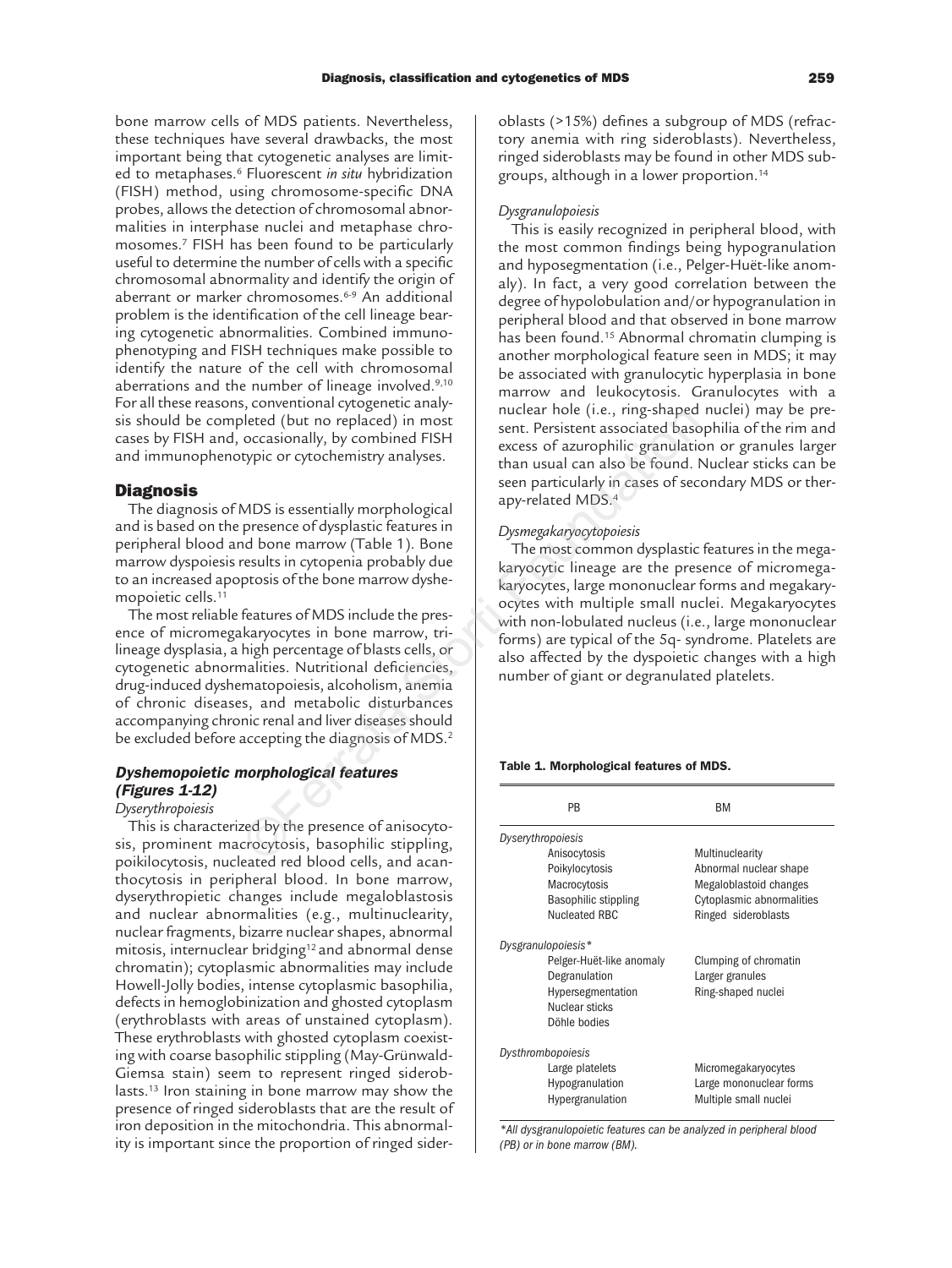

**Figure 1. Peripheral blood. Besides large platelets, an achantocyte (arrow) may be observed.**



**Figure 2. Bone marrow. Dyserythropoietic features: abnormalities in nuclear shape and internuclear bridge.**



**Figure 3. Bone marrow. An abnormal erythroblast with basophilic stippling is present (arrow).**



**Figure 4. Bone marrow. Dyserythropoietic features consisting in multinuclearity, an abnormal mitosis, and cytoplasm vacuolization are present.** 



**Figure 5. Peripheral blood. Hypersegmented granulocyte.**



**Figure 6. Peripheral blood. A blastic cell and a a neutrophil with pseudo Pelger-Huët characteristics (arrow) are present.**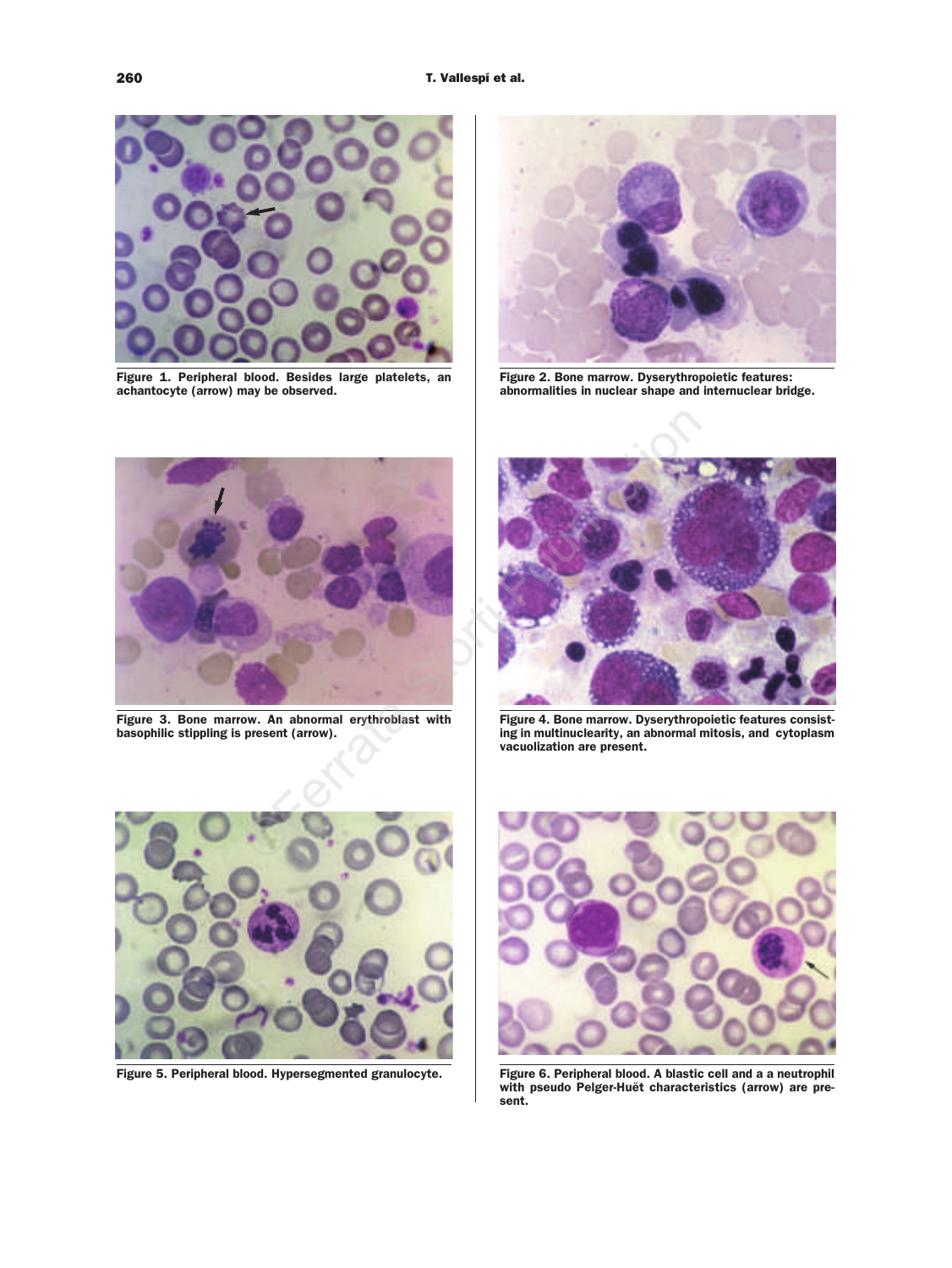

**Figure 7. Bone marrow. Blast cell with an Auer rod (peroxidase staining).**



**Figure 8. Bone marrow. Degranulation and abnormal chromatin clumping in leukocytes (arrows).**



**Figure 9. Peripheral blood. Giant and dysmorphic platelet and a micromegakaryocyte.**



**Figure 10. Bone marrow. Micromegakaryocytes (arrows).**



**Figure 11. Bone marrow. Large hypolobulated megakaryocyte.**



**Figure 12. Bone marrow. Megakaryocytes with multiple small nuclei.**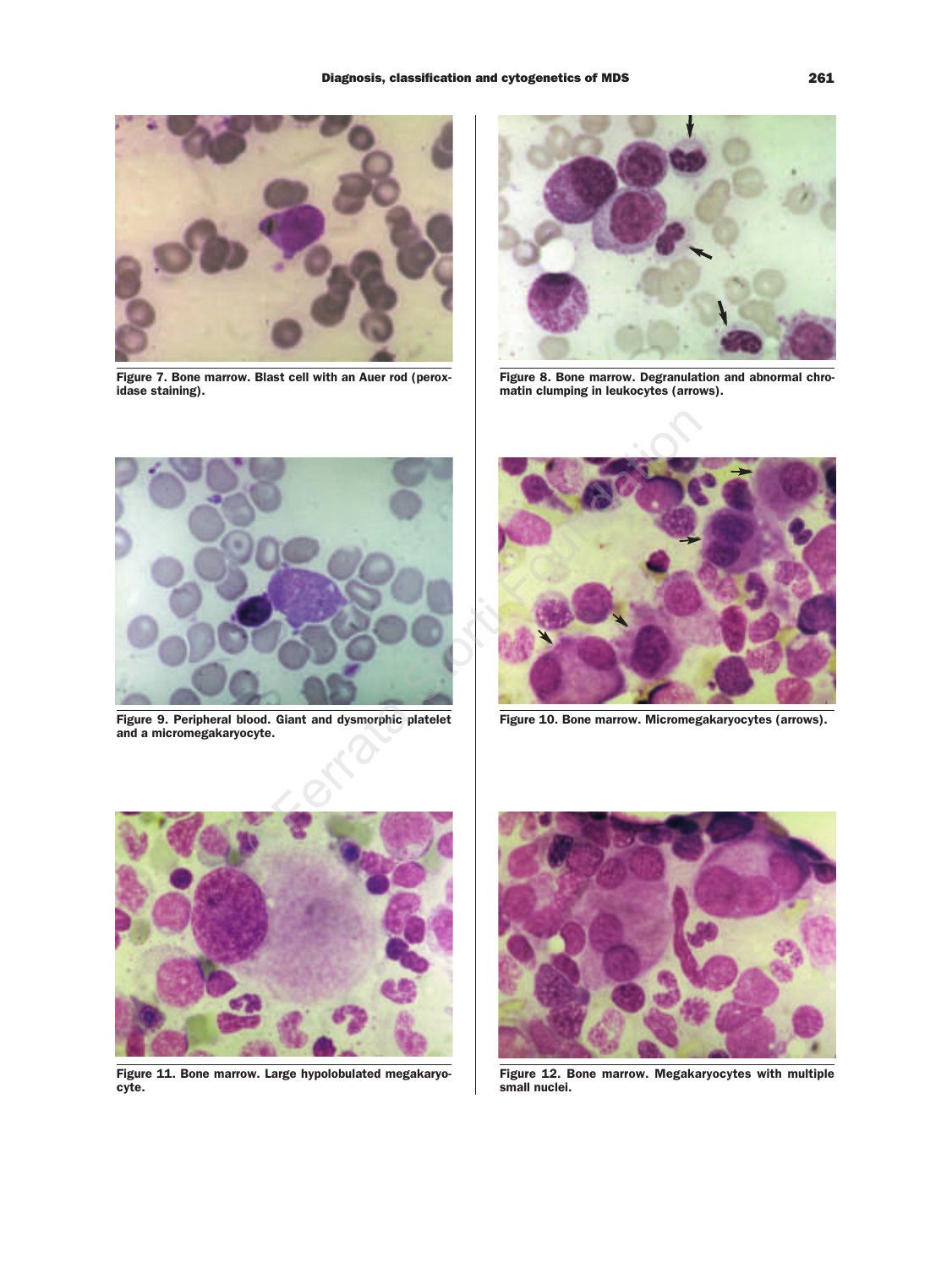# *Blast cells characteristics*

The FAB group established criteria to define two types of blast cells. Type I blast is a primitive cell without granules and with one or two nucleoli. Type II blast is slightly larger and has at least one azurophil granule. Some authors have proposed a third type of blast cell: namely, those with more than 20 azurophilic granules in the cytoplasm and not displaying a Golgi zone.16

# *Bone marrow histology*

Bone marrow biopsy provides an excellent appreciation of the cellularity and may be especially valuable in the diagnosis of hypocellular MDS. The presence of immature cells located centrally in the medullary tissue instead of lining the endosteal surface (i.e., ALIP, *abnormal localization of immature progenitor cells*) has been suggested to be of clinical relevance, particularly if they are of myeloid nature.<sup>17</sup> Reticulin fibers are increased in many patients with MDS. However, severe bone marrow fibrosis is rare and, if present, it is associated with a rapidly progressive clinical course. In addition, the proportion of megakaryocytes and their morphology are best evaluated on trephine sections.

### **Classification of MDS**

Since 1938, when Rhoads and Barker used the term refractory anemia to describe a group of anemic disorders of unknown etiology for which no effective treatment was available,<sup>18</sup> several different designations have been employed to define entities belonging to this spectrum of disorders (Table 2).19

In 1982, the FAB Cooperative Group proposed a classification based on easily obtainable laboratory

| Table 2. Chronology and terminology of myelodysplastic |  |  |  |
|--------------------------------------------------------|--|--|--|
| syndromes. <sup>19</sup>                               |  |  |  |

| Term                                         | Year | Author             |
|----------------------------------------------|------|--------------------|
| Refractory anemia                            | 1938 | Rhoads & Barker    |
| Preleukemic anemia                           | 1949 | Hamilton-Paterson  |
| Preleukemia                                  | 1953 | Block et al.       |
| Refractory anemia with ringed sideroblasts   | 1956 | <b>Björkman</b>    |
| Refractory normoblastic anemia               | 1959 | Dacie et al.       |
| Smoldering acute leukemia                    | 1963 | Rheingold et al.   |
| Chronich erythremic myelosis                 | 1969 | Dameshek           |
| Preleukemic syndrome                         | 1973 | Saami and Linman   |
| Subacute myelomonocytic leukemia             | 1974 | Sexauer et al.     |
| Chronic myelomonocytic leukemia              | 1974 | Miescher & Farquet |
| Hypoplastic acute myelogenous leukemia       | 1975 | Beard et al.       |
| Refractory anemia with excess of myeloblasts | 1976 | Dreyfus            |
| Hematopoietic dysplasia                      | 1978 | Linman & Bagby     |
| Subacute myeloid leukemia                    | 1979 | Cohen et al.       |
| Dysmyelopoietic syndrome                     | 1980 | Streuli et al.     |
| Myelodysplastic syndromes                    | 1982 | Bennett et al.     |

data. According to the presence of dysplastic features, the percentage of blast cells in peripheral blood and bone marrow, the presence of Auer rods, the absolute blood monocytosis, and the percentage of ringed sideroblasts, the FAB group distinguished the following MDS types (Table 3): 1) refractory anemia (RA); 2) refractory anemia with ring sideroblasts (RAS); 3) refractory anemia with excess of blasts (RAEB); 4) chronic myelomonocytic leukemia (CMML); and 5) RAEB *in transformation* (RAEB-t).3 This classification has been widely accepted.

### *Refractory anemia (RA) or refractory cytopenia*

The main presenting feature is anemia with a low reticulocyte count. However, since in most instances anemia is typically accompanied by neutropenia and/or thrombocytopenia a better term would be *refractory cytopenia*. <sup>4</sup> Besides the characteristics shown in Table 1, the bone marrow usually displays dyserythropoiesis, either alone or with dysgranulopoiesis and dysmegakaryocytopoiesis; some cases may also present red cell hypoplasia.

# *Refractory anemia with ring sideroblasts (RAS)*

The major difference between RA and RAS is the presence of ringed sideroblasts accounting for more than 15% of nucleated red cells (polychromatic and orthocromatic erythroblasts) in the bone marrow.20 The natural history of RAS is characterized by an initial phase of erythroid hyperplasia and ineffective erythropoiesis, which is usually stable for many years but in a subset of patients may be followed by a phase of marrow failure with or without transformation into acute leukemia.21 Two types of RAS have been distinguished: 1) *pure sideroblastic anemia* (PSA), which only shows signs of dyserythropoiesis in the bone marrow and has a very low propensity to evolve into acute leukemia and has a relatively good prognosis; and 2) *refractory anemia with ring sideroblasts* (RARS), charac-The suggested to be of clinical relections.<sup>17</sup><br>
in Table 1, the bone marrow us<br>
increased in many partients with<br>
in Table 1, the bone marrow us<br>
in the propositions with the propositions of the time of the stocial dysine

#### **Table 3. Myelodysplastic syndromes: FAB criteria.**

|                       | RA        | RAS       | RAFR                    | CMML      | RAEB-t    |
|-----------------------|-----------|-----------|-------------------------|-----------|-----------|
| Blood                 |           |           |                         |           |           |
| Cytopenia(s)          | $\ddot{}$ | $\ddot{}$ | $\ddot{}$               | $\ddot{}$ | $\ddot{}$ |
| Monocytes             |           |           | $\geq 1 \times 10^9$ /L |           |           |
| Blasts (%)            | $<$ 1     | $\leq 1$  | < 5                     | < 5       | $\geq 5$  |
| Bone marrow           |           |           |                         |           |           |
| Blasts (%)            | < 5       | $\leq 5$  | $5 - 20$                | $0 - 20$  | $21 - 30$ |
| Auer rods             |           |           |                         |           | $\ddot{}$ |
| Dysmyelopoiesis       | $\ddot{}$ | $\ddot{}$ | $\ddot{}$               | $\ddot{}$ | $\ddot{}$ |
| Ring-sideroblasts (%) | $\leq 15$ | > 15      |                         |           |           |

*RA: refractory anemia; RAS: refractory anemia with ring sideroblasts; RAEB: refractory anemia with excess of blasts; CMML: chronic myelomonocytic leukemia; RAEB–t: refractory anemia with excess of blasts "in tranformation".*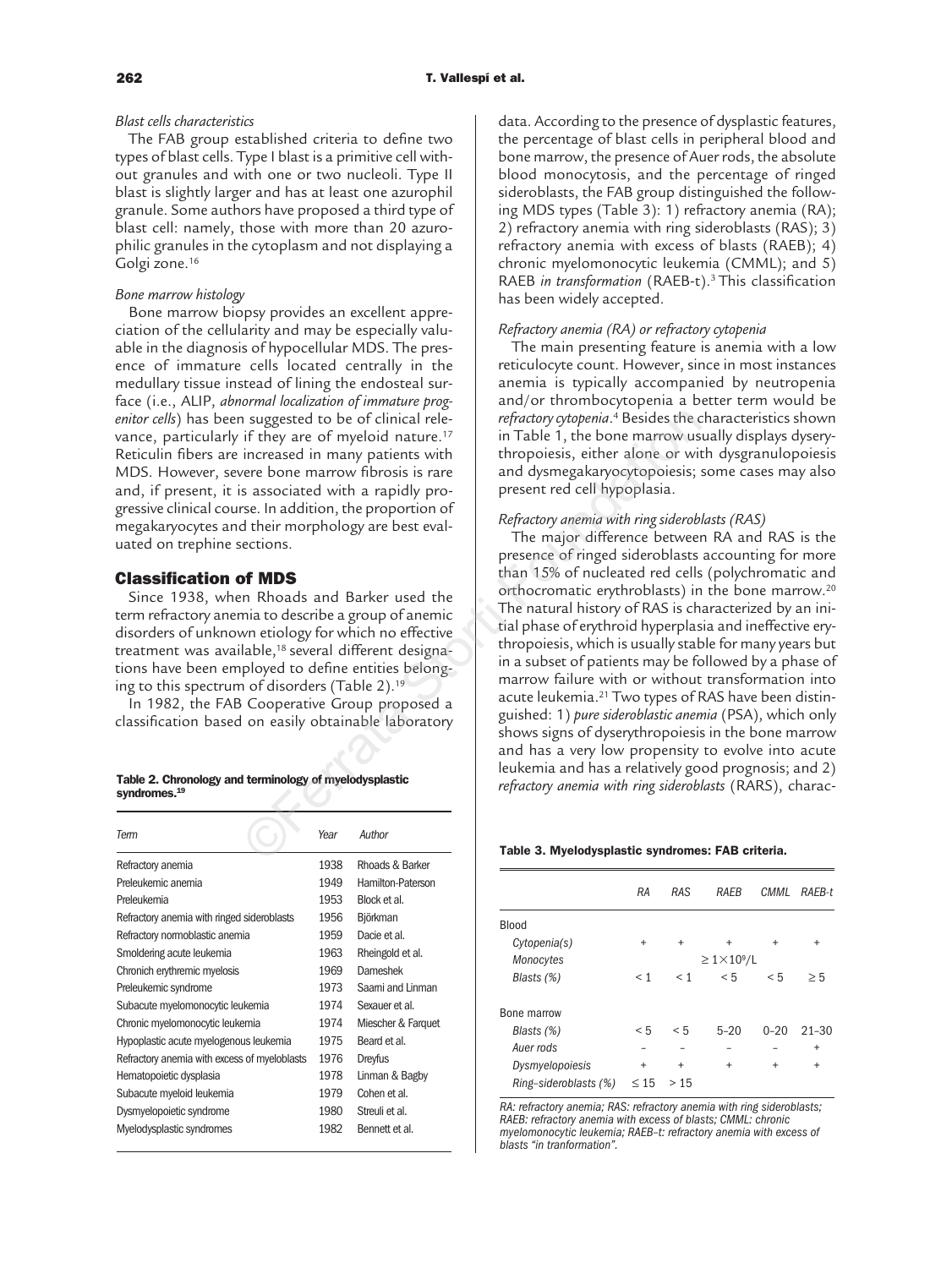terized by the presence of dysgranulopoiesis and/or dysmegakaryopoiesis in addition to dyserythropoiesis, which has a higher risk of leukemic transformation, and a shorter survival.<sup>22,23</sup> In the Spanish Cooperative Group experience, only the hemoglobin level (< 80  $g/L$ ) and the platelet count (<100×10<sup>9</sup>/L) were found to be of value to separate different risk groups among RAS patients.<sup>24</sup> Nevertheless, a recent study in a large series of RAS patients (69 PSA vs. 120 RARS) shows significant differences between both subtypes. Thus, PSA patients showed higher neutrophil and platelet counts, less chromosome abnormalities, lower risk of acute leukemia transformation and higher rate of survival than patients with RARS.25

### *Refractory anemia with excess of blasts (RAEB)*

In contrast with RA and RAS, dysgranulopoiesis is a predominant feature in RAEB. Another characteristic is the frequent presence of micromegakaryocytes. Ringed sideroblasts, and reflecting dyserythropoiesis, may also be found.

### *RAEB in transformation (RAEB-t)*

This is a transitional subtype between RAEB and acute leukemia. Whether cases with Auer rods in granulocyte precursors should be considered as RAEB or as RAEB-t is controversial. While some authors find no differences between Auer-positive and Auer-negative RAEB subgroups,<sup>26</sup> others consider cases with Auer rods as AML.27 In a report, MDS with Auer rods was found to be closer to RAEB-t and, accordingly, to acute leukemia than to RAEB.28 In the MD Anderson experience, patients classified as RAEB-t on the sole basis of the presence of Auer rods (4 RA/RAS; 6 CMML; and 19 RAEB) had a median survival longer than the other RAEB-t patients. Moreover, these 19 patients who, without Auer rods, would be considered RAEB had a higher probability of survival than RAEB patients as conventionally defined. Furthermore, patients with RAEB-t, by blood or marrow blast criteria, and Auer rods were more likely to live longer than those with RAEB-t without Auer rods. Besides, 10% of patients with RAEB-t and Auer rods showed karyotypes associated with good prognosis: such as inv(16)/t(8;21).<sup>29</sup> It is likely that most cases of RAEB-t represent truly acute leukemias rather than MDS. Example The RAEB. Another character-<br>
in RAEB. Another character-<br>
the presence of micromegakaryo-<br>
biblasts, and reflecting dyserythro-<br>
the exersively increased growth absence of supplementation with<br>
of colony-simulatin

# *Chronic myelomonocytic leukemia (CMML)*

The defining feature of CMML is the absolute monocytosis ( $>1\times10^9/L$ ) in peripheral blood, often associated with an increase in the number of leukocytes and the presence of immature myeloid and erythroid precursors. Whether CMML should be considered a MDS is controversial because it shares many characteristics with myeloproliferative disorders (e.g., hepatosplenomegaly, leukocytosis and occasionally marrow fibrosis). In fact, Shepherd *et al.* consider CMML as a subtype of chronic myeloid leukemia (CML).30 On its turn, Martiat *et al.* found that *m-bcr*-negative CML resembled CMML in its cytogenetic and myelodysplastic features and proposed that both disorders should be regarded as two states of the same disease.31 On the other hand, the fact that some MDS evolve into CMML, with or without a subsequent transformation into acute leukemia, would support their inclusion within the MDS.<sup>32</sup> The FAB group has suggested to segregate two CMML subtypes: myelodysplastic-CMML (WBC count: <  $13\times10^9$ /L) vs. myeloproliferative-CMML (WBC count:  $\geq 13 \times 10^9$ /L).<sup>33</sup> Recent studies comparing MDS-CMML and MPD-CMML found some clinical (e.g., shorter survival and higher risk of acute transformation in MDS-CMML) and biological (e.g., higher bilirubin levels and more frequency of abnormal karyotype for MDS-CMML patients) differences between the two subtypes of CMML. However, in most cases overlapping forms predominate.34,35 In addition, CMML displays a biologic feature useful to distinguish it from other MDS types which consists of the excessively increased growth of CFU-GM in the absence of supplementation with an exogenous source of colony-simulating activity.36

Finally, some authors suggest that MDS with monocytosis (> 10% of monocytes in peripheral blood; CMML patients excluded) should be considered as a distinct subset of MDS characterized by multi-lineage dysplasia and a higher incidence of karyotype aberrations.37 Clearly, a more refined definition of CMML and its different subtypes is required.

### *Future trends*

During many years the FAB classification has provided a common language for physicians and has also given important prognostic information as well as a framework for studying MDS. However, in some cases MDS can not be classified on the sole basis of morphological features. Whenever possible, morphological characteristics should be integrated with other parameters such as cytogenetic and molecular studies in order to gain insight into the origin of MDS and eventually to provide a more accurate diagnosis. In this context, there are a number of new proposals arising to improve FAB classification, some of these are summarized in Table 9.

### **Other MDS subgroups**

*Refractory cytopenia with multilineage dysplasia (RCMD)*

This is a MDS with bi-cytopenia or pancytopenia in peripheral blood and dysplastic changes in more than one cell line. No or occasional blasts in blood, no increased bone marrow blasts and absence of Auer rods are other characteristics of this subtype. Cytogenetic abnormalities are similar to those found in RAEB.38,39

### *Hypocellular MDS*

Although most MDS patients present with a hypercellular or normocellular bone marrow, a number of patients may have hypoplasia at diagnosis.39 The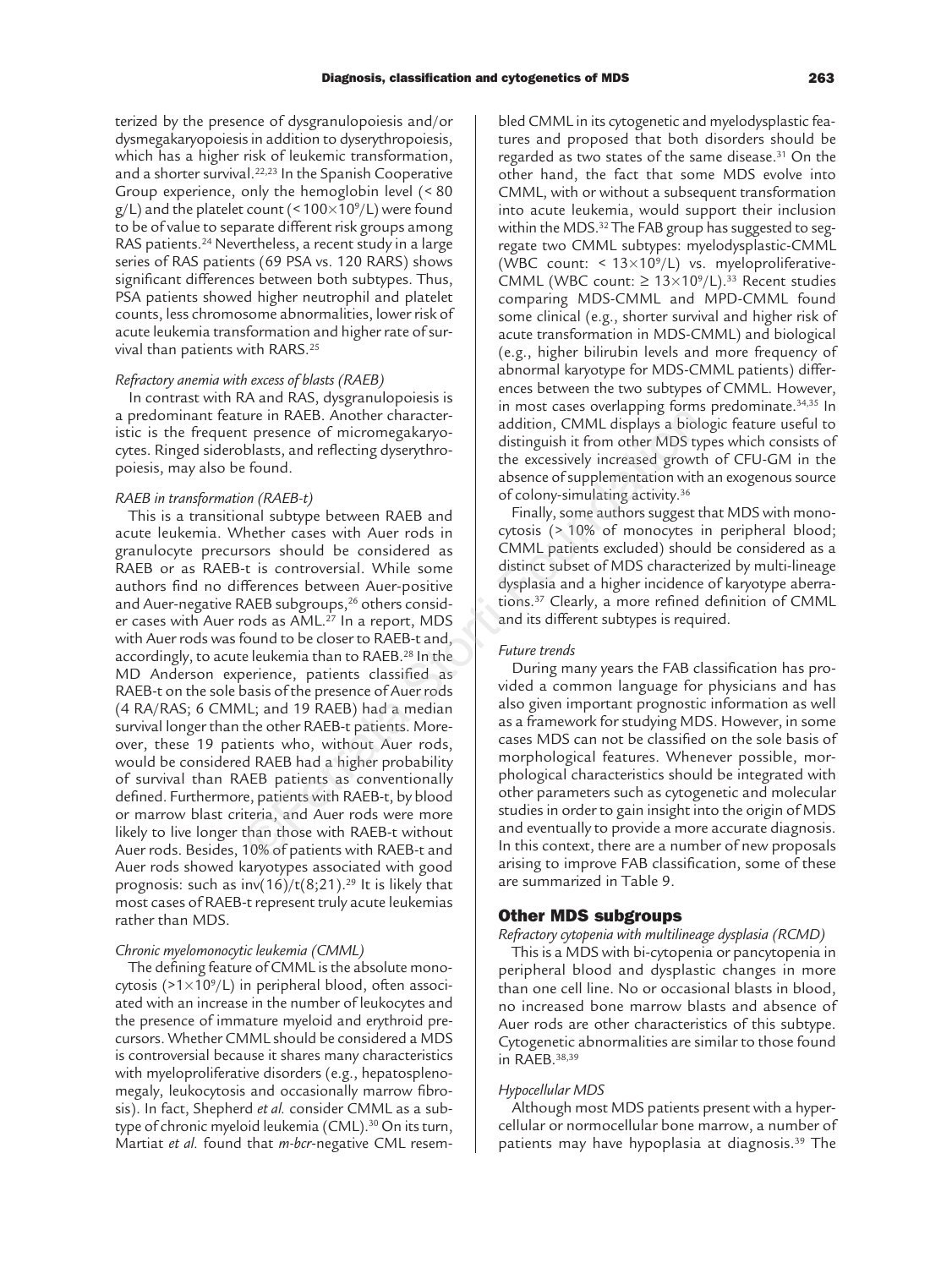reported incidence of hypoplastic forms varies from 7% to 19%. MDS is considered hypocellular when the cellularity in the bone marrow biopsy is less than 30% 40 or less than 20% when the patient is more than 60 years old.41 The identification of dysmyelopoietic features can be difficult to identify when the bone marrow cellularity is low. Under these circumstances, the bone marrow biopsy may be useful to establish the diagnosis of hypocellular MDS by disclosing a disturbed architectural pattern, reticular fibrosis and abnormal megakaryopoiesis.42 Although they are not a constant finding, karyotype abnormalities, particularly those involving chromosome 7, seem to be associated with hypoplastic MDS.43 Since patients with otherwise typical aplastic anemia and clonal cytogenetic abnormalities have an especially high risk of developing MDS, the presence of associated clonal cytogenetic alterations would suggest hypocellular MDS rather than aplastic anemia (AA).<sup>44</sup> In recent studies, using immunostaining of bone marrow biopsy specimens, hypocellular MDS cases showed higher number of megakaryocytes,<sup>45</sup> higher values of PCNA (i.e., proliferating cell nuclear antigen) and higher percentage of CD34 cells as compared to AA cases.46 There is no consensus in the prognosis of this special subgroup of MDS. Whereas some investigators have reported that these patients are less likely to progress to AML and have longer survival than in classic MDS,<sup>40</sup> others have not confirmed this notion.<sup>41</sup> Clinical, hematological, and cytogenetic features do not differ significantly from other MDS.43,47 Tuzuner *et al*. propose to not segregating hypocellular MDS from the FAB classification because, in their experience, patients with hypocellular MDS have similar clinical/morphological features and prognosis than those with normo/hypercellular MDS.<sup>48</sup> Financial more and the proposition because in prime to the prefine of the principal in the principal more and the principal more and the principal more and the proposition because the proposition of the proposition of the

### *MDS with myelofibrosis*

The incidence of myelofibrosis in primary MDS has been extensively evaluated, ranging from 17 to 47%.49,50 Myelofibrosis may be observed in all MDS subtypes, with a higher frequency in chronic myelomonocytic leukemia.<sup>49,50</sup> The fibrosis is generally described as slight or moderate. Major fibrosis with occasional collagen deposits is encountered in less than 10% of the cases. $50$ 

Initially described by Sultan et al.,<sup>51</sup> MDS with myelofibrosis is characterized by pancytopenia, minimal organomegaly, hypercellular bone marrow with marked fibrosis, trilineage dysplasia, and atypical megakaryocytic proliferation with a predominance of small forms with hypolobulated nuclei.<sup>39</sup> The dysplastic features of the erythroblastic and granulocytic series are similar to those observed in other MDS. However, abnormalities of the megakaryocytic series are often marked. Two main aspects may be observed. First, a predominance of dwarf megakaryocytes with scant cytoplasm, hypolobulated nucleus and coarsely stippled chromatin; the myelofibrosis is important but not destructive (Figure 13). Second, presence of dystrophic megakaryocytes with a scant, poorly defined cytoplasm and an elongated hyperchromatic nucleus along with massive myelofibrosis with focal deposition of coarse collagen fibers (Figure 14).<sup>52</sup> According to some authors the presence of a moderate number of blasts (10 to 20%) in bone marrow is not inconsistent with the diagnosis.52 In general, the clinical course is rapidly progressive and the survival short,51,53 except when myelofibrosis is associated with RA or RAS subtypes.<sup>54</sup> In spite of this poor prognosis, anecdotal cases of patients achieving a complete remission with prednisolone have been reported.55 Myeloproliferative syndromes in acute phase and some *de novo* acute leukemias, particularly M7, may pose important problems of differential diagnosis with this form of MDS.<sup>52</sup> They can be distinguished from agnogenic myeloid metaplasia by the absence of splenomegaly, teardrop-shaped red blood cells and leukoerythroblastosis, and from acute megakaryoblastic leukemia by the absence or small percentages of blasts of megakaryocytic origin.<sup>5</sup>

# *MDS with abnormal chromatin clumping in granulocytes*

This clinical picture was first reported in 1970.<sup>56</sup> Recently, more detailed descriptions have been made.57–59 It occurs in elderly patients who presented in most cases with anemia and thrombocytopenia. The leukocyte count at presentation may be low, normal or sometimes elevated; it may increase during the evolution of the disease. The most striking anomaly is the presence of a highly condensed chromatin in the mature forms of the granulocytic series, associated with an hyposegmentation of the nucleus (Figure 15). The chromatin is clumped in large blocks separated by clear zones giving an aspect of *nuclear fragmentation*. In the peripheral blood, immature granulocytic precursors are often present but blast cells are rare or absent. There is no excess of monocytes, any basophilia or eosinophilia. A moderate dyserythropoiesis and dysmegakaryocytopoiesis are common. Cytogenetic studies display no Philadelphia chromosome and no abnormality of the 17p. Chromosomal abnormalities have been reported, mainly deletions or duplications.57-59 A number of these patients present with infections (e.g., pneumonia) and hemorrhage, which are frequent causes of death. In spite of the low proportion of bone marrow blasts, the disease has an aggressive course and the life-expectancy is short.<sup>59</sup>

### *Primary MDS in children*

MDS are uncommon in childhood. In two population-based studies, the incidence ranged from 0.53 to 3.4/1,000,000 children.60,61 Major differences between childhood MDS and adulthood MDS exist with respect to the distribution of FAB subgroups, cytogenetic findings, rate of progression and survival.<sup>62</sup> In the series of Tuncer *et al*. all patients could be classified according to the FAB criteria.<sup>63</sup> Upon comparing this series with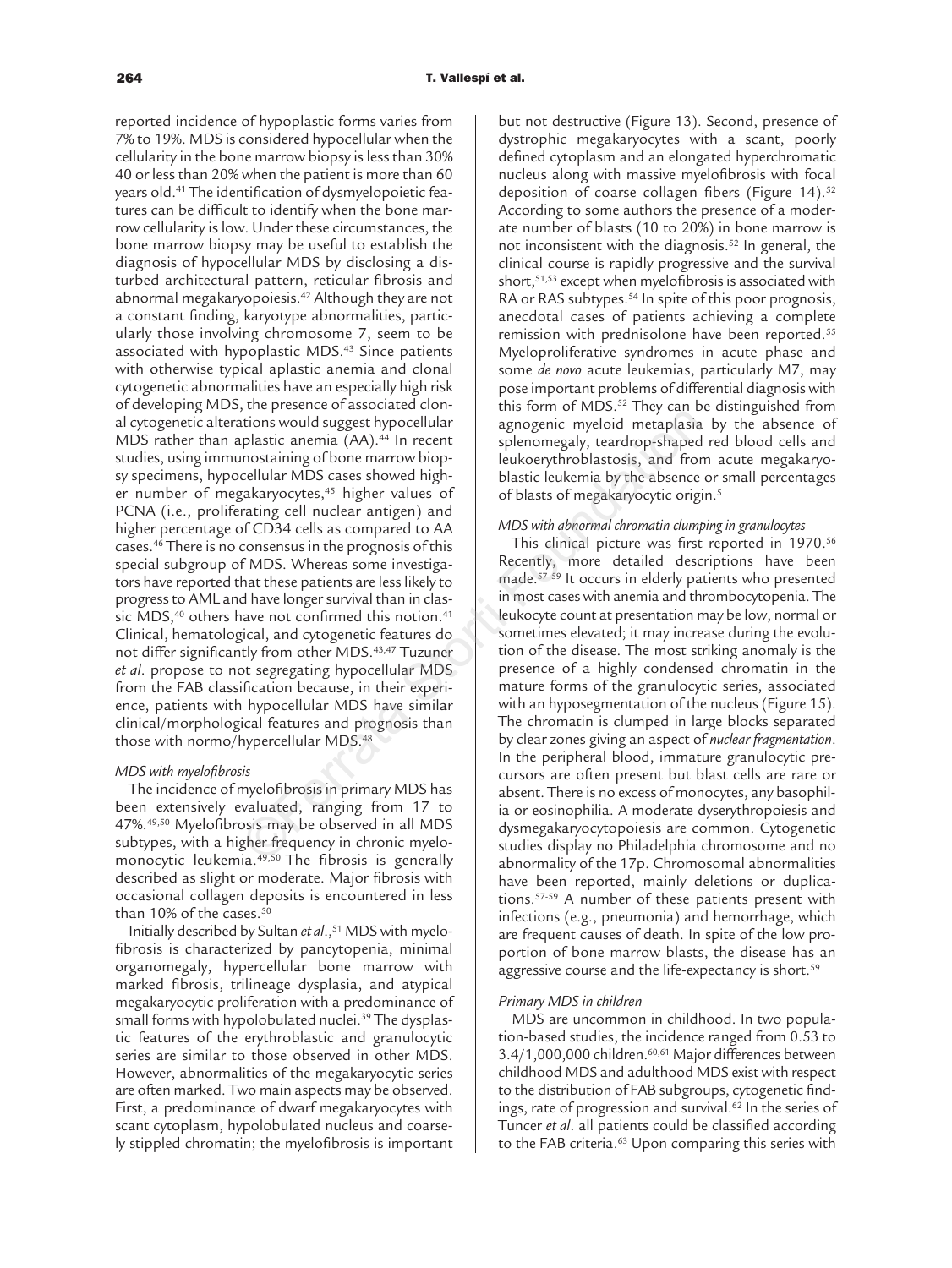

**Figure 13. A: peripheral blood. Polymorphonuclears with abnormal chromatin clumping associated with hyposegmentation and degranulation. B: bone marrow. Abnormal chromatin clumping in the mature forms of the granulocytic series.** 



**Figure 14. Bone marrow biopsy. Myelodysplastic syndrome with myelofibrosis: hypercellular marrow with small, hypolobulated megakaryocytes; presence of erythroblasts and some mature granulocytic cells.**



**Figure 15. Bone marrow biopsy. Myelodysplastic syndrome with myelofibrosis: fibrotic stroma in which megakaryocytes are dystrophic with a poorly defined cytoplasm and elongated hyperchromatic nucleus.** 

adult cases, RAEB and RAEB-t were more frequently observed among children, while no RAS cases were found. Nevertheless, a very few cases of RAS in children have been reported.<sup>64</sup> The most common chromosome involved was number 7.62,65 The overall median survival was short  $(5.5-9.9 \text{ months})^{63,66}$  and there was a high rate of leukemic transformation; intensive treatment as used for *de novo* AML should be used.66,68

Passmore *et al*. have proposed to modify the FAB criteria by incorporating additional diagnostic features such as fetal hemoglobin level (HbF) and cytogenetics.65 In a recent study from the St. Jude Children's Hospital the authors found 8/49 cases of pediatric MDS (< 30% of marrow blasts) with karyotypes associated with *de novo* AML: four with t(8;21), and one each inv(16), t(11;17), t(9;11) and i(1). All these 8 cases had less prominent myelodysplastic features and achieved a higher complete remission rate than the remaining 41 patients. These observations led to the authors to conclude that the 30% blast threshold is not useful to separate AML from MDS, and that genetic data should be included in the diagnosis and treatment decisions.<sup>69</sup>

Juvenile chronic myelomonocytic leukemia (JCML) is a disorder of the monocyte-macrophage cell lineage mainly affecting boys younger than 4 years of age. It is considered a distinct entity because of its characteristic combination of symptoms: hepatosplenomegaly, generalized lymph node enlargement, and facial rash together with the presence of thrombocytopenia, leukocytosis with increase of monocytes, nucleated red blood cells in peripheral blood, elevated HbF and hypergammaglobulinemia.70,71 The *International Myelomonocytic Leukemia Working Group* defined a set of minimal criteria for the diagnosis and also suggested a new name for the disease, juvenile myelomonocytic leukemia (JMML) syndrome (Table 4).71

### *Secondary MDS*

Cases of MDS related to chemotherapy and/or radiotherapy are increasingly being recognized as one of the most feared long-term complications of cancer therapy. These disorders are usually known as secondary MDS, therapy-related myelodysplastic syndromes (t-MDS) or cytotoxic MDS. The agents most frequently involved in the development of secondary MDS include alkylating agents, epipodophyllotoxins, and anthracyclines (Table 5).<sup>72,73</sup> Some cases of MDS and AML have been reported after treatment for solid tumors of childhood and, more recently, after treatment with mitoxantrone for breast cancer have been reported.74,75

MDS/AML after intensive chemotherapy and/or radiotherapy for Hodgkin's disease is the most studied malignancy with a percentage of relative risk ranging from 2.2 to 3.3 at 15 years.<sup>76,77</sup> In addition, some cases of MDS following high-dose chemotherapy and autologous stem cell transplantation for lymphoid malignancies have been described.78 In contrast,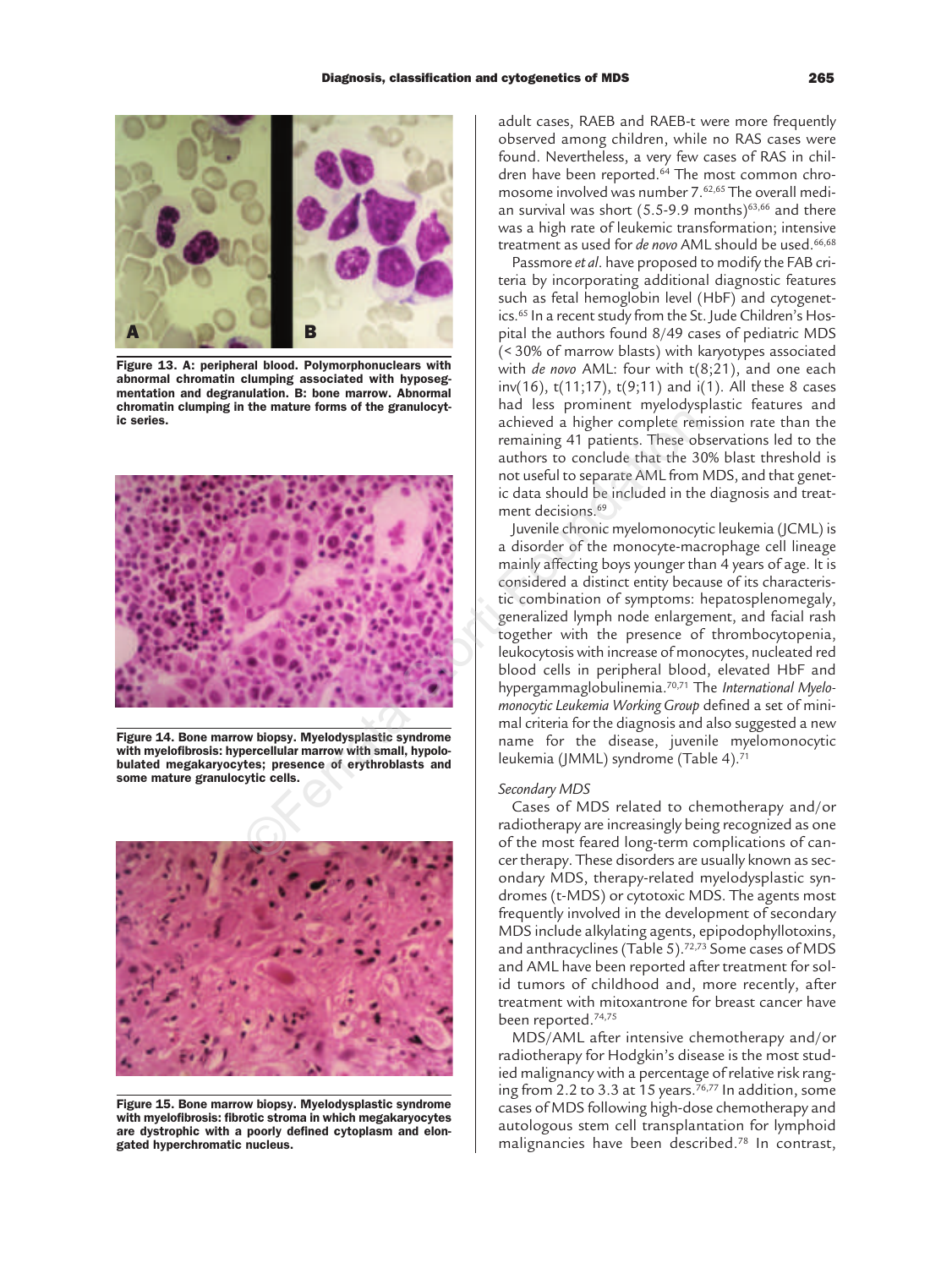**Table 4. Minimal criteria for the diagnosis of a juvenile myelomonocytic leukemia (JMML) syndrome.71**

- WBC count  $> 13 \times 10^9$ /L
- Absolute monocyte count  $> 1 \times 10^9 / L$
- Presence of immature myeloid precursors (myelocytes, promyelocytes and myeloblasts) in the peripheral blood
- < 30% blasts in the bone marrow
- Exclusion of translocation t(9;22)(q34;q21) or BCR/ABL rearrangement

### **Table 5. Risk factors for t-MDS/AML.**

| Agent                                           | Leukemia risk increased                                                                            |
|-------------------------------------------------|----------------------------------------------------------------------------------------------------|
| Alkylating                                      | Increasing cycles of MOPP or MOPP-<br>like regimens<br>Mechlorethamine rather than<br>procarbazine |
| DNA topoisomerase II inhibitor Cumulative dosis |                                                                                                    |
| Radiation                                       | Radiation dose to active bone marrow<br>Dose rate<br>Percentage of marrow exposed                  |

### **Table 6. Characteristics of secondary AML according to the implicated agent.**

| Agent                                           | Leukenna hsk muleaseu                                      | less, t-MDS/AML associated to               |
|-------------------------------------------------|------------------------------------------------------------|---------------------------------------------|
| Alkylating                                      | Increasing cycles of MOPP or MOPP-                         | podophyllotoxin presents a bal              |
|                                                 | like regimens                                              | translocation including 11q23 of            |
|                                                 | Mechlorethamine rather than                                | ior of this t-MDS/AML is ver                |
|                                                 | procarbazine                                               | patients with de novo AML with              |
| DNA topoisomerase II inhibitor Cumulative dosis |                                                            | tion (Table $6$ ).72,73                     |
|                                                 |                                                            | Secondary MDS constitute a                  |
| Radiation                                       | Radiation dose to active bone marrow                       | progressing disorder with a shor            |
|                                                 | Dose rate                                                  | et al. have suggested three stag            |
|                                                 | Percentage of marrow exposed                               | panmyelosis: 1) pancytopenia v              |
|                                                 |                                                            | plastic features; 2) MDS; and 3             |
|                                                 |                                                            | may arise as a secondary disor              |
|                                                 | Table 6. Characteristics of secondary AML according to the | the type of preceding malignan              |
| implicated agent.                               |                                                            | emphasizing the biological sim              |
|                                                 |                                                            | ondary MDS and AML <sup>83</sup>            |
| Alkylating                                      | DNA topoisomerase II inhibitor                             |                                             |
|                                                 |                                                            | <b>Cytogenetics of primary</b>              |
|                                                 |                                                            | In primary MDS the discovery                |
| Highest risk in the 5-10 year                   | Shorter induction period (2-3 years                        | mosomal aberrations has been                |
| follow-up period                                | following treatment)                                       | identify the malignant clone and            |
| Often preceded by MDS                           | Generally lacks preceding phase of                         | distinct clinical-pathological er           |
| (50% of AML cases)                              | myelodysplasia                                             | genetic findings correlate with             |
|                                                 |                                                            | tures and/or with the clinical co           |
| Most commonly M1-M2                             | M4 or M5 according to the FAB                              | Recently, integration of classic            |
| FAB subtypes                                    | criteria                                                   | DNA technology, by the develo               |
|                                                 |                                                            | in situ hybridization (FISH), has b         |
| Karyotype abnormalities:                        | Balanced translocations involving                          | enrich the understanding of the             |
| $-7, 5q-, -5$                                   | 11q23, 21q22                                               | plastic disorders. <sup>85</sup> Some attem |
| Resistant to antileukemic                       | A somewhat better prognosis                                | to determine the lineage affiliat           |
| treatment                                       |                                                            | and peripheral blood cells bear             |

MDS rarely appears after allogeneic transplantation which suggests that MDS develops from cells accumulating mutations because of the subablative administration of chemotherapy.72

The FAB classification is not useful to classify the majority of secondary MDS. This is due to the fact that although the percentage of blasts in bone marrow is usually less than 5%, many immature dysplastic erythroid, megakaryocytic and monocytic forms

are present, with a high incidence of tri-lineage involvement.79 In a multi-institutional Italian study the morphology of MDS occurring in Hodgkin's disease was evaluated: 37% of cases could not have been classified according to the FAB criteria.<sup>80</sup> In peripheral blood, macrocytosis with oval macrocytes and nucleated red blood cells, as well as the presence of hypogranulated neutrophils and pseudo-Pelger-Huët cells may be seen. In 20 to 50% of the cases the marrow is typically hypocellular with increased fibrosis.72

The majority of these patients with secondary MDS (90%) have an abnormal clone in cytogenetic analysis, with the most common abnormality being the loss of either part or all of chromosomes 5 and/or 7 (–7, 5q–, -5, in order of frequency).<sup>72,73</sup> These chromosome changes are different from the translocations frequently associated with *de novo* leukemias. Nonetheless, t-MDS/AML associated to high doses of epipodophyllotoxin presents a balanced chromosomal translocation including 11q23 or 21q22.82 The behavior of this t-MDS/AML is very similar to that of patients with *de novo* AML with the same translocation (Table 6).72,73

Secondary MDS constitute an inexorable, rapidly progressing disorder with a short survival.83,84 Michels *et al*. have suggested three stages of therapy-related panmyelosis: 1) pancytopenia with minor myelodysplastic features; 2) MDS; and 3) AML. MDS or AML may arise as a secondary disorder independently of the type of preceding malignancy or treatment, thus emphasizing the biological similarities between secondary MDS and AML<sup>83</sup>

# **Cytogenetics of primary MDS**

In primary MDS the discovery of non-random chromosomal aberrations has been extremely helpful to identify the malignant clone and also to characterize distinct clinical-pathological entities in which cytogenetic findings correlate with morphological features and/or with the clinical course of the disorder. Recently, integration of classical cytogenetics with DNA technology, by the development of fluorescent *in situ* hybridization (FISH), has been shown to further enrich the understanding of the biology of myelodysplastic disorders.85 Some attempts have been made to determine the lineage affiliation of bone marrow and peripheral blood cells bearing the typical clonal aberration in MDS.86

In this short review chromosome changes of primary MDS will be discussed with distinction between changes frequent and/or specific for MDS, and changes occurring in MDS and also in AML or in MPD. Aberrations are summarized in Table 7 and Table 8.

# **Chromosomal changes typical of MDS**

# *Del(5q) and the 5q- syndrome*

Because the deletion of the long arm of chromosome 5 is a common finding in MDS, confusion occurs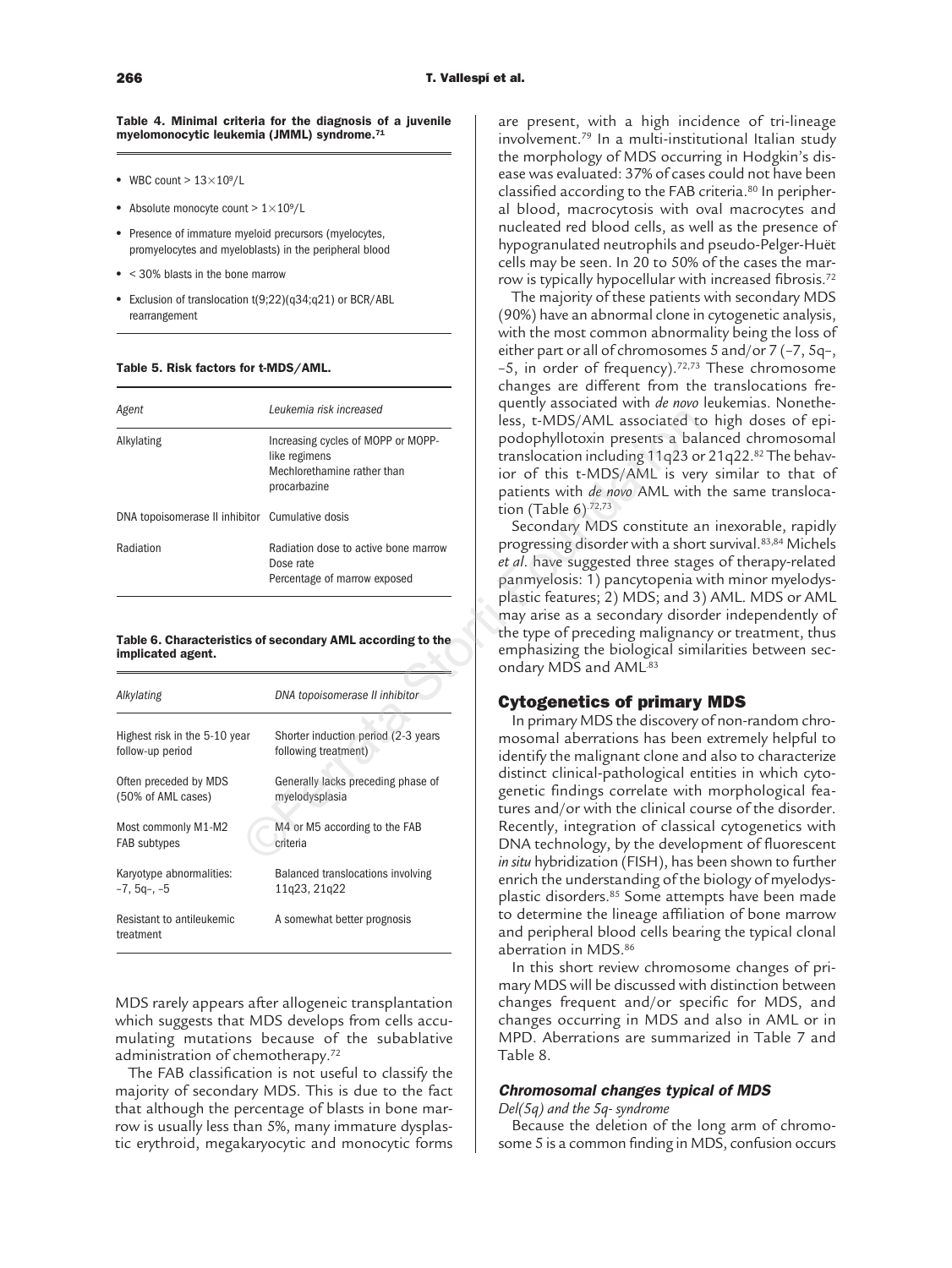### **Table 7. MDS changes.**

| Structural changes           | Typical hematological features                                              |
|------------------------------|-----------------------------------------------------------------------------|
| 5a-                          | RA, monolobulated megakaryocytes,<br>macrocytosis, normal or high platelets |
| t(5;12)(q33;p13)             | <b>CMML</b>                                                                 |
| t(;12)(;p13)                 | eosinophilia, monocytosis                                                   |
| del(20)(q)                   | dyserythropoiesis                                                           |
| del(11)(q)                   | ringed sideroblasts                                                         |
| del(17)(p)                   | dysgranulopoiesis, pseudo Pelger-Huët                                       |
| iso(X)(q13)                  | ringed sideroblasts                                                         |
| Numerical changes            |                                                                             |
| Monosomy 7                   | JCML, familial MDS, Fanconi anemia,<br>t-MDS                                |
| $-Y$                         |                                                                             |
| Trisomy 6                    | aplasia, dyserythropoiesis                                                  |
| Numerical/structural changes |                                                                             |
| t(Y;1)(q12;q12)              |                                                                             |
| t(1;15)(p11;p11)             |                                                                             |
| t(1;16)(q11;q11)             |                                                                             |

### **Table 8.**

| <b>AML/MDS changes</b>    |                                  |
|---------------------------|----------------------------------|
| Structural changes        | Gene involvement                 |
| t(6;9)(p23;q34)           | DEK: CAN                         |
| t(3;5)(q25.1;q34)         | MLF1; NPM                        |
| inv(3)(q21q26)            | EVI1, ribophorin complex         |
| t(1;3)(p36;q21)           |                                  |
| t(3;21)(q26;q22)          | AML1;EVI1; MDS1                  |
| del(9)(q)                 |                                  |
|                           |                                  |
| Numerical changes         |                                  |
| trisomy 11                | MLL/ALL1/HTRX tandem duplication |
| trisomy 4                 |                                  |
| trisomy 13                |                                  |
| <b>MDS/MPD changes</b>    |                                  |
| i(17q)                    |                                  |
| trisomy $14/i(14q)$       |                                  |
| del(13q)                  |                                  |
| t(6;9)(p23;q34)           | DEK; CAN                         |
| trisomy 8                 |                                  |
| del(17)(p)                | P <sub>53</sub>                  |
| del(20)(q)                |                                  |
| <b>AML changes in MDS</b> |                                  |
| t(8;21)(q22;q22)          | ETO; AML1                        |
| inv(16)(p13q22)           | MYH11; CBFB                      |
| t(9;22)(q34;q11)          | ABL; MBCR/mBCR                   |

in the distinction of the *5q- syndrome* from cases of MDS associated with del(5q).<sup>39</sup> Initially described by Van den Berghe *et al.*, the so-called 5q- syndrome is the strongest cytogenetic-pathological association in MDS.87 Cytogenetically the 5q- anomaly occurs as the sole karyotypic change. This special syndrome is discussed elsewhere in this review.

This 5q- syndrome is observed in only about one third of the MDS with del(5q). 5q- anomaly in MDS is not limited to the 5q- syndrome as it is also seen in MDS subgroups others than RA, namely RAEB and RAEB-t. In such cases, however, it is usually associated with other karyotypic aberrations, as in acute myeloid leukemia.88

Analysis of a large number of MDS with del 5q has shown that the deletion is generally interstitial. The extent of the deletion is variable. However, the distal breakpoint is in 5q33 in 70% of the cases, and the proximal breakpoint in q13 and q15 in 50% and 20% of the cases, respectively.<sup>89</sup> The type of deletion is often correlated with clinical features. For example, the proximal breakpoint is closer to the centromere in elderly patients whereas the distal breakpoint is independent of age; del5(q13q33), the most common type of deletion (40% of the cases), is predominant in females, is generally the only chromosomal abnormality, shares clinical and hematological features with the 5q syndrome, and portrays a relatively good prognosis.89 Precise analysis of chromosomal breakpoints of 93 MDS with del 5q showed that 91 cases lacked band 5q31, which is therefore the most common deleted region.89 This region does not include the genes located on 5q that code for growth factors or their receptors, including GM-CSF, M-CSF, interleukins 3, 4 and 5. Extensive work has been performed to identify one or several tumor suppressor gene(s) in this deleted region.90-92 Two genes (i.e., EGR 1 and IRF 1) and a locus (i.e.,  $D_5S_{89}$ ) are possible candidates, although none of them appears to be involved in all cases of MDS with del 5q. aplasia, dyserythropoiesis<br>
breakpoint is in Sq33 in 70%<br>
or the cases, respectively.<sup>8</sup><sup>28</sup> The cases, respectively.<sup>8</sup><br>
of the cromelated with dinical fe<br>
the proximal breakpoint is close<br>
elder(y pacients whereas the di

Such single gene studies, however, demonstrated the existence of molecular heterogeneity among cases with a 5q– chromosome. A deletion mapping approach using chromosome walking to delimit the smallest deleted region is in progress. <sup>93</sup>

# *t(5;12)(q33;p13) and other t(...;12)(...;p13)*

A t( $5;12$ )( $q33; p13$ ) is a balanced translocation first described in chronic myelomonocytic leukemia by Srivastava *et al*.,<sup>94</sup> although the same abnormality can be observed in other MDS types.<sup>95,96</sup> Eosinophilia and monocytosis are common in such MDS, independently of the FAB subgroup. ETV6-TEL gene at 12p13 fuses with the receptor for platelet derived growth factor beta (PDGFBR) at 5q33. The product of the fusion gene is thought to induce malignant transformation through interference with RAS gene signaling. Variant chromosomal translocations involving ETV6 in MDS with eosinophilia and monocytosis have also been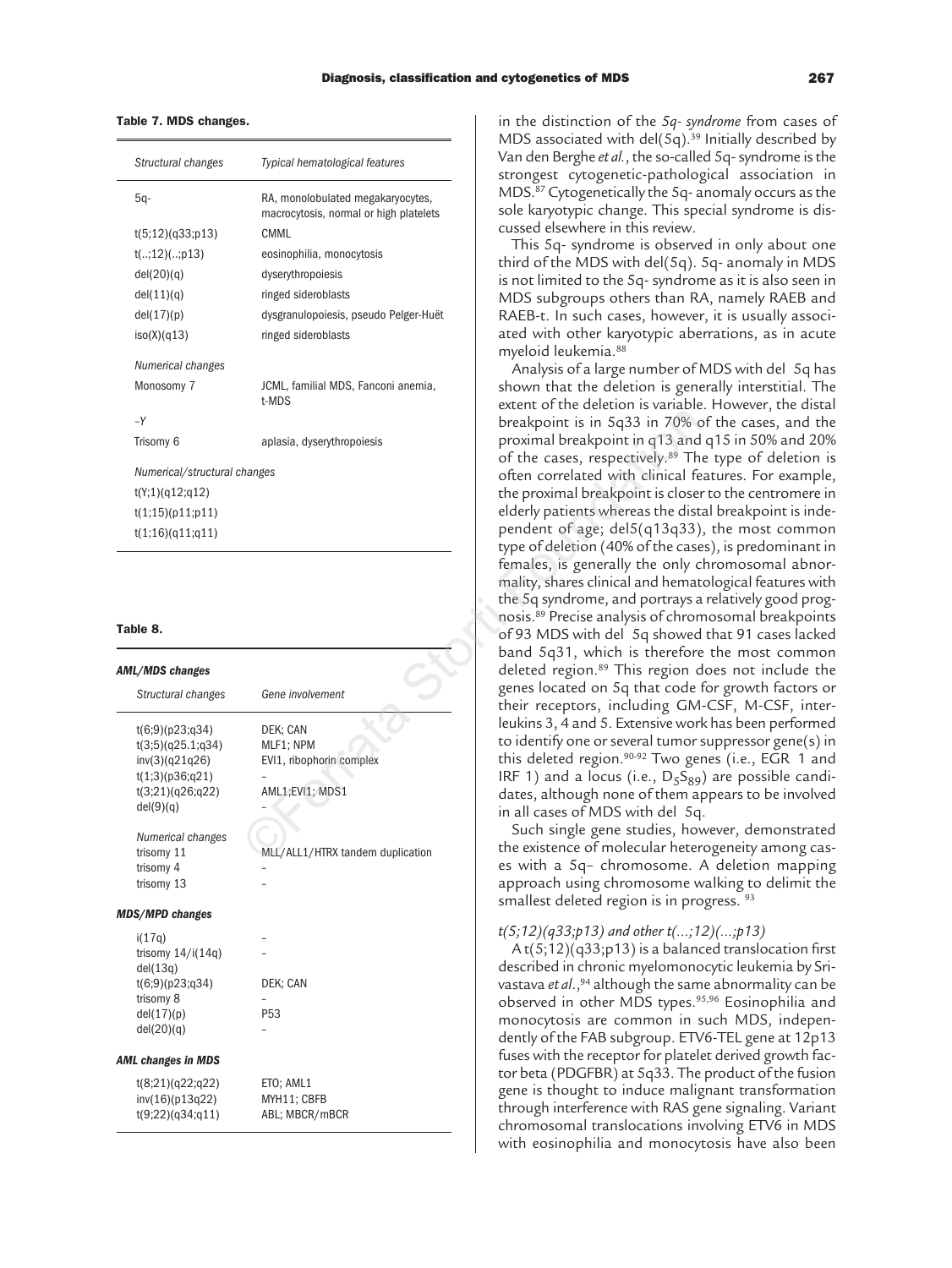found. Chromosome 3q26, 6p21, and 10q24 have been identified as partners of ETV6 translocations in MDS.97-100 So far, the molecular counterpart has been only characterized at 3q26 in which MDS/EVI1 gene undergoes fusion with ETV6.101

# *Del(20)(q)*

An interstitial deletion of the long arm of chromosome 20, as isolated karyotypic change, is common to MDS and myeloproliferative disorders, especially polycythemia vera.102-103 This type of distribution among hematological malignancies is interesting since the erythroid compartment, primarily involved in polycythemia, also presents the most relevant dysplastic features in MDS with 20q-.<sup>103</sup> Indeed this anomaly is found in bone marrow precursors generating not only myeloid elements but also a sub-population of B lymphocytes.<sup>104</sup> The aberration seems to influence the kinetics of bone marrow cells with impaired dismission into circulating blood of immature granulocytes which bear the anomaly.105 Cytogenetically, interstitial or terminal deletions of variable size have been described.<sup>106</sup> Molecular investigations, however, agree in defining all deletions as interstitial with the crucial region being between  $D_{20}S_{174}$  and  $D_{20}S_{17}$  loci, where several candidate tumor suppressor genes have been localized.107 The prognostic significance of 20q deletion is controversial. It is possibly relevant whether the anomaly is isolated or associated with multiple karyotypic changes.108 In the recently published *International MDS Risk Analysis Workshop* a relatively good outcome was found similarly to the 5q- anomaly.109 scytes.<sup>104</sup> The aberration seems to<br>
into circulating blood of imma-<br>
into hear the nonmalities, ranges been<br>
into hear the anomaly.<sup>103</sup> Cytoge-<br>
into hear the anomaly.<sup>103</sup> Cytoge-<br>
into the associated with M4 and M5 s

# *Del(11)(q) and idic(X)(q13)*

These structural chromosomal changes have been reported as typical of RAS and other MDS types in which ringed sideroblasts are present in the bone marrow.110,111 These two abnormalities are not associated in RAS suggesting the existence of two independent mechanisms in the pathogenesis of this disorder. Interestingly, a recent hypothesis on the mitochondrial origin of RAS emphasized the occurrence of chromosome changes as a late event in the development of this peculiar type of MDS.112

Deletions on the long arm of chromosome 11 always involve band q14 where the gene for the H sub-unit of ferritin is located.113 A number of genes potentially involved in leukemogenesis have been located at Xq13.<sup>114</sup>

### *Monosomy 7*

This is a very frequent anomaly in secondary disorders after therapy with alkylating agents or occupational exposure to chemical mutagens and is better detected by FISH.115,116 Primary MDS is mainly found among children, which are frequently affected by congenital disorders, such as familial myelodysplasia, Fanconi anemia, and type I neurofibromatosis.<sup>117</sup>

Whether the presence of monosomy 7 reflects a common pathogenetic pathway is unknown. The poor prognostic significance of this abnormality has been largely proved by either the high incidence of progression to acute leukemia or the high incidence of bacterial infections due to neutrophilic defects in chemotaxis.118 In myelodysplastic syndromes the bone marrow is frequently hypoplastic and cases of aplastic anemia with monosomy 7 have been also described.44 Parental imprinting of the missing chromosome 7 seems unlikely.119 In JCML a model of development of monosomy 7 preceded by RAS or NF1 gene mutations has been proposed.<sup>120</sup>

### *Trisomy 8*

This is the most common single chromosome abnormality in *de novo* AML. In primary MDS, the incidence of trisomy 8, either alone or associated with other abnormalities, ranges between 10% to 15%.5 The presence of an extra chromosome 8 has been associated with M4 and M5 subtypes and with MDS with a monocytic component.<sup>121</sup> The median survival of MDS patients with trisomy 8 ranges from 25 to 57 months.122,123

### *–Y*

The significance of the loss of chromosome Y in malignancies is intriguing, since it has been correlated with aging in normal individuals.124 It emerged as non-random change in chronic myelomonocytic leukemia.125 In acute leukemia loss of Y is usually an additional aberration to a typical rearrangement, such as  $t(8;21)$ .<sup>106</sup> There are also cases of acute leukemia in which a clone with an isolated –Y disappears when complete remission is achieved emerging again at relapse. Interestingly, at the *Sixth International Workshop on Chromosomes in Leukemia* progression to acute leukemia was never found in MDS with –Y.125 A recent report in this journal suggest that MDS patients with loss of chromosome Y may dysplay a higher survival rate.<sup>126</sup>

### *Trisomy 6*

This numerical aberration has been shown to be helpful in the differential diagnosis between aplastic anemia and myelodysplastic syndromes with bone marrow hypoplasia.44 The involvement of myeloid and erythroid dysplastic elements has been clearly shown combining FISH with morphology.127 A case of trisomy 6, classified as aplastic anemia in which trisomy 6 disappeared at time of evolution to acute leukemia when monosomy 7 was evidenced, has been reported.128 According to the information available on eight cases published, trisomy 6 is not associated with an aggressive clinical course.<sup>127</sup>

### *Translocations involving 1q*

The following translocations involving 1q chromosome have been found in primary MDS:  $t(Y;1)(q12;q12)$ ; t(1;15)(p11;p11); t(1;16) (q11;q11).129-131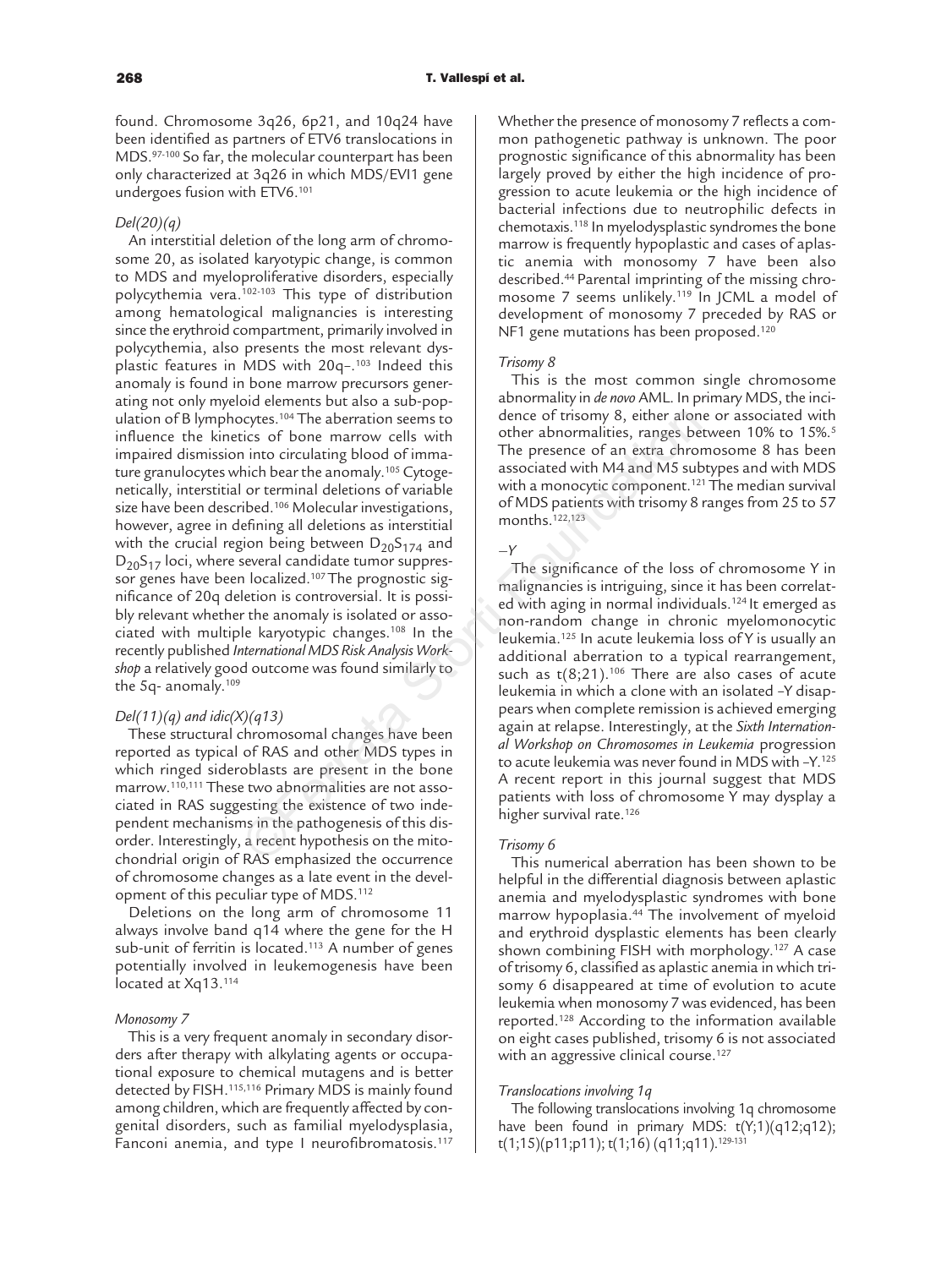These changes derive from a trisomic long arm of chromosome 1 (1q) which alternatively rearranges with chromosome Yq12, 15p11, or 16q11. Thus, cytogenetically, they may be considered as either numerical changes (because of partial trisomy) or structural changes (because of juxtaposition of the heterochromatic region of chromosome #1 with distinct chromosome bands of chromosome Y, 15, 16). There is no correlation with FAB subgroups of MDS. Total and partial trisomy of 1q are well established changes in both myeloproliferative disorders and also some acute lymphoid leukemias, in which they are supposed to confer a proliferative advantage to the affected cells.

# **Chromosomal changes common to MDS and AML**

This is a group of structural and numerical rearrangements which can be found in both MDS and AML (Table 2). Changes like t(6;9) translocation may also be associated with chronic myeloproliferative disorders.132 This justifies the classification of the accompanying disorders within a *chromosomal syndrome*including different clinico-hematological manifestations.<sup>133,134</sup> It is tempting to speculate that the chromosomal anomaly interferes with a general mechanism common to different pathogenetic pathways. In some of these changes the molecular counterpart has been characterized and no differences have been found between MDS and AML. Since MDS are thought to originate at the level of an early progenitor, at least of a multipotent myeloid stem cell, these aberrations have been associated with the concept of stem cell disorders. The numerical changes reported in Table 2 are rare in MDS. FISH has documented trisomy 11 in hematopoietic lineage derived from a common myeloid precursor.135 On its turn, trisomy 4 has been sporadically observed in blast cells expressing lymphoid antigens.136 Finally, FISH has documented trisomy 13 in CD34 positive precursors.137 an be found in both MDS and AML<br>
lalmost always persist in associat<br>
like (6;9) translocation may also<br>
delso, whereas this is less often<br>
chronic myelopolic<br>Frative distance in determonentalise.<sup>87</sup><br>
the classification o

# **Chromosomal changes common to MDS and MDP**

These anomalies are listed in Table 2. All but t(6;9) have also been found in Ph-positive chronic myeloid leukemia. This group of changes is interesting since there are disorders that are defined as borderline between MDS and MPD, on morphological grounds. Trisomy 14 and isochromosome for #14 have been described in such borderline disorders.138 Trisomy 14 and i(14q) are possibly equivalent in terms of biological significance leading to an unbalanced karyotype with gain of the same genomic material.

### **Chromosomal changes of AML in MDS**

The typical chromosomal changes in AML, t(8;21), inv(16), and t(9;22), have been well characterized at the cytogenetic and molecular level in MDS. Although sporadic, these observations are interesting because they suggest that blasts bearing such anomalies may keep some differentiating properties. Also, the presence of such aberrations might be helpful to make treatment decisions.

### **Specific chromosomal syndromes in MDS**

Although no striking morphological-genetic molecules entity – such as acute promyelocytic leukemia – has been defined so far within MDSs, some cytogenetic-clinical correlation have been found.

# *The 5q- syndrome*

The so-called 5q- syndrome is the strongest cytogenetic-pathological association in MDS.87 Morphological stigmata, such as hypolobulated megakaryocytes, anemia with macrocytosis, erythroblastopenia, and normal or increased platelet count are always present.139,140 In this syndrome, 5q- is the sole karyotypic change. In cases of isolated del 5q, normal mitoses almost always persist in association with mitoses with del5q, whereas this is less often the case in MDS with del5q and other abnormalities.<sup>90,139</sup> Deletion is always interstitial, but variations are seen of proximal and terminal breakpoints, and, consequently, of the size of the DNA segment which goes lost.141 Critical breakpoints may also be involved in paracentric inversions.142,143 In the typical 5q- syndrome, however, the band 5q31 is constantly lost.<sup>90</sup> In this region, indeed, major efforts have been made from different groups to identify the gene(s) involved in the pathogenesis of the disorder. Interestingly, within the 5q- deleted region, there is a clustering of an impressive number of regulatory genes for the hematopoietic system, including growth factors, growth factor receptors, and oncogenes.90 Attention has been focused on mutations and deletions of c-FMS, the receptor for the M-CSF; on deletions of IRF1, an interferon regulating factor; on deletions of a tyrosine kinase gene FER and of a zinc finger gene EGR1.88

The *5q- syndrome* is generally associated with a high RBC transfusion requirement and a low risk of progression to AML (about 10%).<sup>90,139,140</sup> Anemia, in the *5q- syndrome*, generally results from quantitative erythropoietic aplasia, and is reflected by absolute erythroblastopenia on marrow smears (rather than erythroblastosis, observed in most MDS). The 5q- syndrome is (like RARS) one of the subgroups of MDS where the major risk, during evolution, is iron overload. In the absence of any specific treatment, all efforts should focus on iron chelation, mainly by long term subcutaneous desferrioxamine.

### *17p deletion in MDS*

In about 5% of MDS, unbalanced translocations between 17p and another chromosome (predominantly chromosome 5 or 7) monosomy 17 or less often i(17q), all resulting in 17p deletion, have been found.144 These cases were often therapy related and all had an excess of marrow blasts. The most frequent unbalanced translocation leading to del 17p was  $t(5;17)(p11;p11)$ , followed by  $t(7;17)(p11;p11)$ , and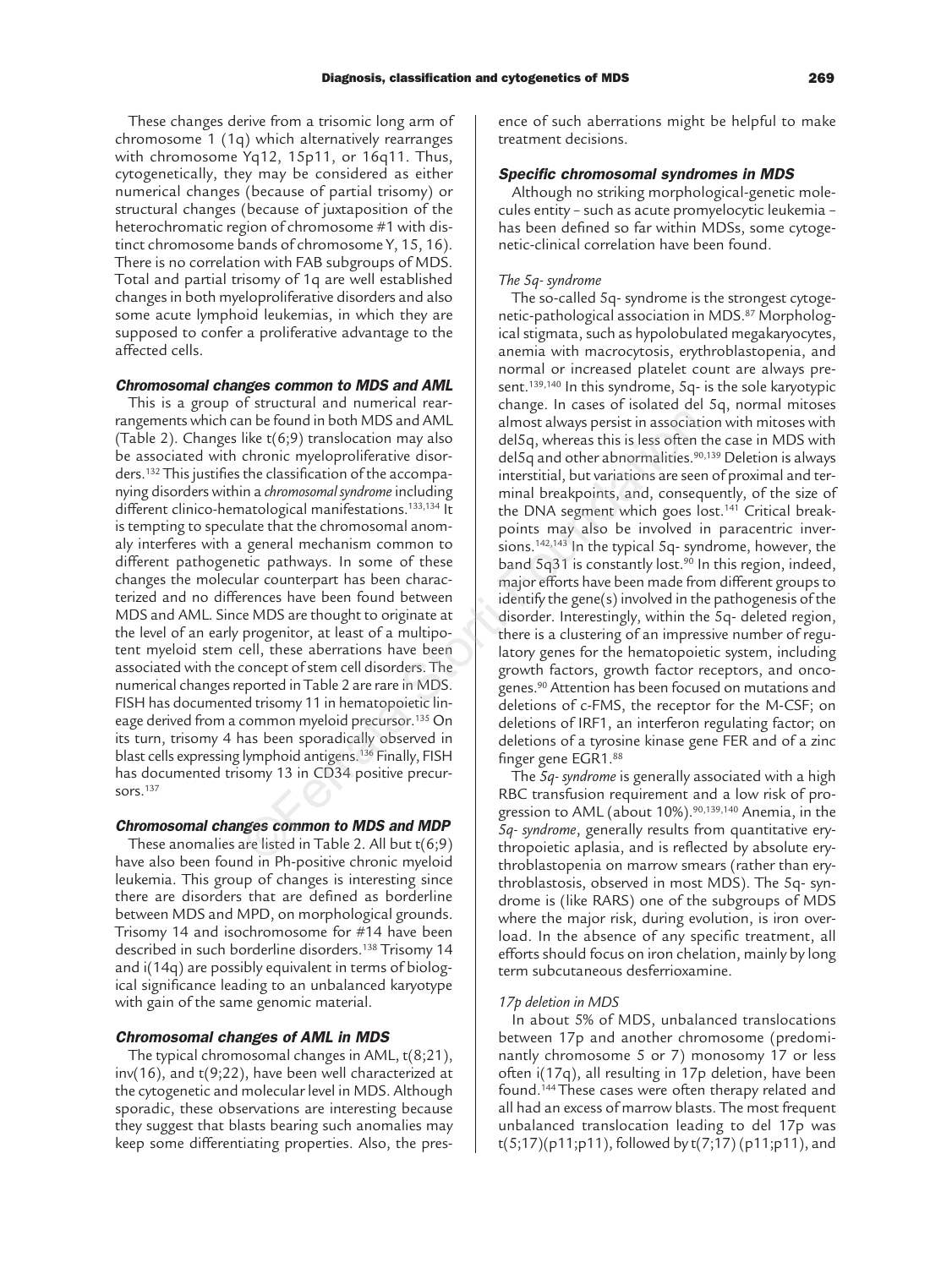### **Table 9. Future trends.**

- a) Refractory cytopenia with multilineage dysplasia (RCMD) should be included into the FAB classification.38
- b) RAS may be segregated into two types: "Pure" sideroblastic anemia (PSA) and refractory anemia with ring sideroblasts (RARS).25
- c) CMML myeloproliferative type could be included into myeloproliferative disorders but not only on the basis of the WBC count.34,35
- d) The presence of Auer rods does not imply a worse prognosis.29
- e) Some authors propose to consider as acute myeloid leukemia (AML) younger patients with less than 30% of blasts cells in peripheral blood or bone marrow but with minimal myelodysplasia and karyotype findings typical of *de novo* AML.69
- f) The recognition of other clinical-morphological subtypes: MDS with myelofibrosis, primary MDS in children and therapy-related MDS.1,4
- g) t-MDS should be classified according to the agent implicated and karyotype.<sup>77</sup>
- h) Chromosomal abnormalities would be added to the diagnosis and classification of MDS.<sup>69</sup>
- i) Several cytogenetic abnormalities such as deletion 5q and deletion 17p, associated to specific morphological features, might be recognized as separated MDS syndromes.139,144

*RA: refractory anemia; CMML: chronic myelomonocytic leukemia.*

translocations between 17p11-p13 and others chromosomes 12, 21, 15, 22.145 Almost all patients had at least 2 other cytogenetic rearrangements. In more than 75% of the cases, a particular type of dysgranulopoiesis, combining pseudo Pelger-Huët hypolobulation of the nucleus and small vacuoles in neutrophils was seen. Combination of these two abnormal features was almost never found in MDS without 17p deletion. The same typical dysgranulopoïesis has also been described in CML in blast crisis, where it is strongly correlated with the presence of i(17q), a cytogenetic rearrangement that also results in del 17p.146 Isochromosome 17q found in MDS is also associated with this type of dysgranulopoiesis. In 70% of the patients with 17p deletion, a point mutation of the p53 gene, located in 17p13 was found. By contrast, a p53 mutation was found in only 3% of MDS without 17p deletion in our experience. Therefore, in most MDS with del17p, both p53 alleles were inactivated in neoplastic cells (one p53 allele being lost due to 17p deletion, and the other being inactivated by point mutation). alities would be added to the diagnosis and<br>
<sup>es</sup><br>
<sup>es</sup><br>
bommalities such as deletion 5q and deletion<br>
both in (3;3) and inv(3), are cl<br>
DS syndromes.<sup>139,144</sup><br>
ML: chronic myelomonocytic leukemia.<br>
ML: chronic myelomonocy

### *3q rearrangements*

Approximately 2% of MDS have rearrangements in 3q, consisting of inv(3)(q21q26), t(3;5)(q25q34),  $t(3;3)(q21;q26)$  or other less frequent abnormalities. These patients almost always present themselves with an excess of marrow blasts, and 30 to 50% of the cases are therapy related.147,148 Dysmegakaryopoiesis mainly consisting of micromegakaryocytes, is present in 90% of the cases and, contrary to other MDS with excess of marrow blasts, platelet counts are normal

(50% of the cases) or even increased (20% of the cases). Response to chemotherapy is generally poor and survival short.

The EVI 1 gene located in 3q26 encodes a zinc finger DNA binding protein originally described as a transforming gene associated with a common ecotropic viral insertion site in myeloid leukemias. Chromosomal breakpoints on 3q26 in t(3;3) (q21;q26) occur approximately 330 Kb upstream of the EVI 1 gene, and those of  $inv(3)(q21q26)$  occur downstream of the EVI 1 gene. In both situations, transcriptional activation of EVI 1 gene is observed, and it has been hypothesized that this inappropriate inactivation could interfere with normal differentiation. In particular, EVI 1 can block the transcriptional activity of GATA-1, a factor required for normal erythroid differentiation, in cell lines.149

It has also been shown that breakpoints in 3q21, both in  $t(3;3)$  and inv(3), are clustered over a region 50 Kb downstream of the ribophorin I gene. Inv(3) and t(3;3) could result in the transcriptional activation of the EVI 1 gene by enhancing the elements associated with the ribophorin I gene.<sup>150</sup> However, the EVI 1 gene is also activated in about 30% of MDS without 3q rearrangements, almost exclusively in RAEB and RAEB-T; the mechanism of activation of the gene in these cases is unknown.<sup>151</sup>

Finally, although the thrombopoietin gene is located on 3q26, this gene is distant from EVI 1 gene by at least 600 Kb, and it is not rearranged in the translocation or inversion of 3q.152

# *t(3;21) translocation*

Several cases of MDS with t(3;21)(q26;q22), generally occurring after treatment with alkylating agents or epipodophyllotoxins or in rare cases after exposure to organic solvents, have been reported.<sup>153,154</sup> These cases had no specific hematological findings, but were associated to an excess of marrow blasts and, contrary to MDS with  $t(3;3)$  or  $inv(3)$ , with thrombocytopenia.

This translocation has also been observed in CML.153 It has been demonstrated that it leads to a fusion between AML 1 gene<sup>155</sup> on 21q22 and one of the following contiguous genes in 3q26 : MDS1, EAP or less often EVI1.153,156 The AML 1/EVI 1 fusion protein has shown transforming activity after transfection into fibroblasts.<sup>157</sup>

In conclusion, description of new cytogenetic-morphological correlations in MDS, and, further genetic analysis of already described *specific* chromosomal syndromes in MDS should eventually help, as in the case of AML, to discover genes implicated in the pathogenesis of MDS.158 Hopefully, the better description of these MDS *syndromes* will lead to specific forms of treatment, as in the paradigm constituted by acute promyelocytic leukemia and retinoic acid.159,160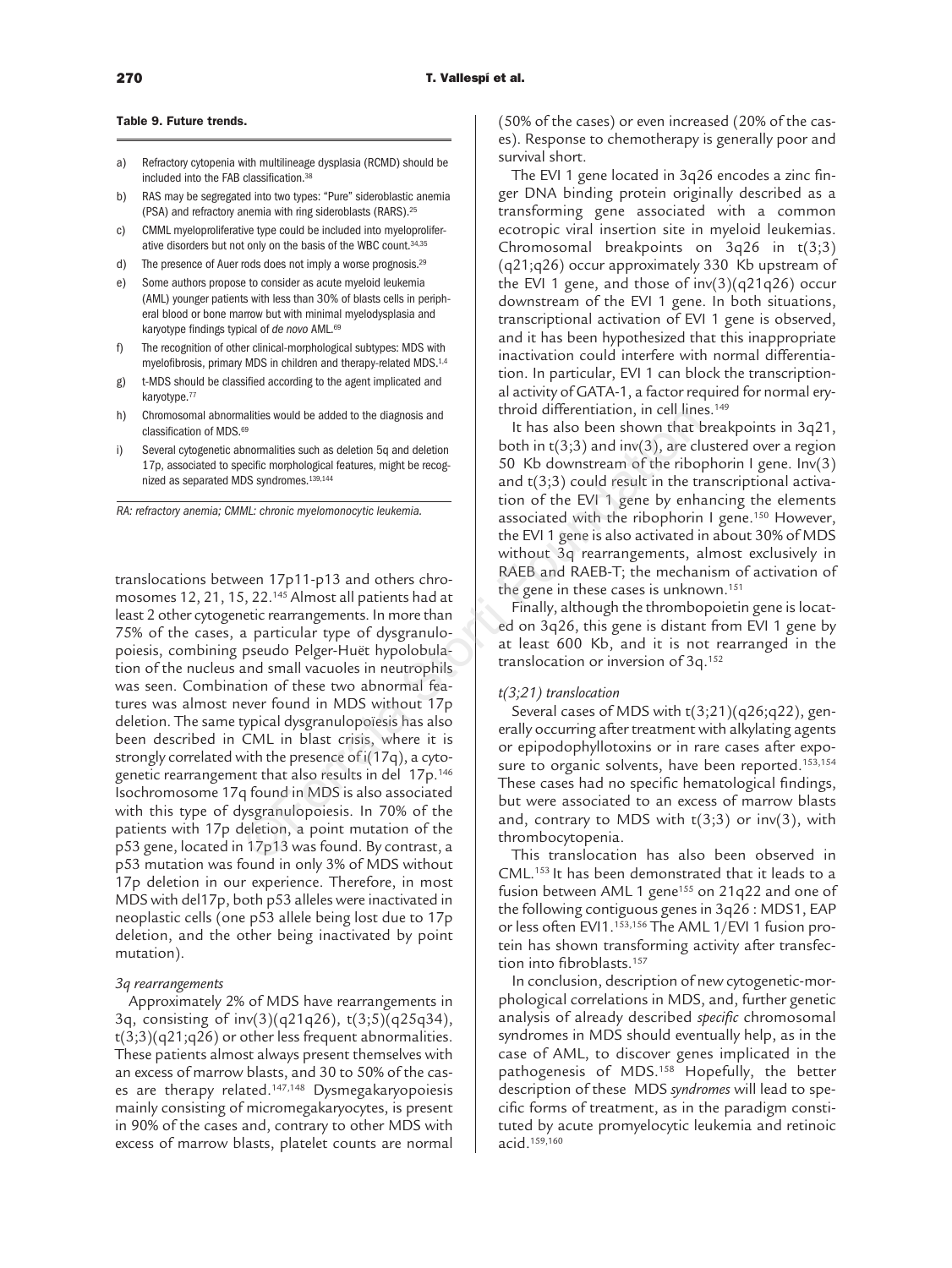# **Contributions and Acknowledgments**

*TV was primarily responsible for the conception of this review article and the writing of the paper. CM was primarily responsible for the section on cytogenetics of MDS. All the authors contributed to the writing of the paper and revising it critically.*

### **Funding**

*This work has been partially supported by a grant from FIS 97/1231.*

### **Disclosures**

*Conflict of interest: none.*

*Redundant publications: no substantial overlapping with previous papers.*

### **Manuscript processing**

*Manuscript received November 4, 1997; accepted December 18, 1997.*

# **References**

- 1. San Miguel JF, Sanz GF, Vallespí T, del Cañizo MC, Sanz MA. Myelodysplastic syndromes. Crit Rev Oncol Hematol 1996; 23:57-93.
- 2. Verhoef GEG, Pittaluga S, De Wolf-Peeters C, Boogaerts MA. FAB classification of myelodysplastic syndromes: merits and controversies. Ann Hematol 1995; 71:3-11.
- 3. Bennett JM, Catovsky D, Daniel MT, et al. Proposals for the classification of the myelodysplastic syndromes. Br J Haematol 1982; 51:189-99.
- 4. Kouides PA, Bennett JM. Morphology and classification of the myelodysplastic syndromes and their pathologic variants. Semin Hematol 1996; 33:95-110.
- 5. Fenaux P. Myelodysplastic syndromes. Hematol Cell Ther 1996; 38:363-80.
- 6. Zhao L, van Oort J, Cork A, Liang JC. Comparison between interphase and metaphase cytogenetics in detecting chromosome 7 defects in hematological neoplasias. Am J Hematol 1993; 43:205-11.
- 7. Kibbelaar RE, van Kamp H, Dreef EJ, et al. Combined immunophenotyping and DNA *in situ* hybridization to study lineage involvement in patients with myelodysplastic syndromes. Blood 1992; 79:1823-8.
- 8. Chen Z, Morgan R, Berger CS, Sandberg AA. Application of fluorescence *in situ* hybridization in hematological disorders. Cancer Genet Cytogenet 1992; 63:62-9.
- 9. Anastasi J, Feng J, Le Beau MM, Larson RA, Rowley JD, Vardiman JW. Cytogenetic clonality in myelodysplastic syndromes studied by fluorescence *in situ* hybridization: lineage, response to growth factor therapy, and clone expansion. Blood 1993; 81: 1580-5.
- 10. Gerritsen WR, Donohue J, Bauman J, et al. Clonal analysis of myelodysplastic syndrome: monosomy 7 is expressed in the myeloid lineage, but not in the lymphoid lineage as detected by fluorescence *in situ* hybridization. Blood 1992; 80:217-24.
- 11. Raza A, Gezer S, Mundle S, et al. Apoptosis in bone marrow biopsy samples involving stromal and hematopoietic cells in 50 patients with myelodysplastic syndromes. Blood 1995; 86:268-76.
- 12. Head DR, Kopecky K, Bennett JM, et al. Pathogenetic implications of internuclear bridging in myelodysplastic syndrome. An Eastern Cooperative Oncology Group/ Southwest Oncology Group Cooperative Study. Cancer

1989; 64:2199-202.

- 13. Acín P, Florensa L, Andreu LL, Woessner S. Cytoplasmic abnormalities of erythroblasts as a marked for ringed sideroblasts in myelodysplastic syndromes [letter]. Eur J Haematol 1995; 54:276-8.
- 14. Sanz GF, Sanz MA, Vallespí T, et al. Two regression models and a scoring system for predicting survival and planning treatment in myelodysplastic syndromes: a multivariate analysis of prognostic factors in 370 patients. Blood 1989; 74:395-408.
- 15. Widell S, Hellström-Lindberg E, Kock Y, Lindberg M, Öst Å, Hast R. Peripheral blood neutrophil morphology reflects bone marrow dysplasia in myelodysplastic syndromes. Am J Hematol 1995; 49:115-20.
- 16. Goasguen JE, Bennett JM, Cox C, Hambley H, Mufti G, Flandrin G. Prognostic implication and characterization of the blast cell population in the myelodysplastic syndrome. Leuk Res 1991; 15:1159-65.
- 17. Mangi MH, Mufti GJ. Primary myelodysplastic syndromes: diagnostic and prognostic significance of immunohistochemical assessment of bone marrow biopsies. Blood 1992; 79:198-205.
- 18. Rhoads CP, Barker WH. Refractory anemia: analysis of one-hundred cases. J Am Med Assoc 1938; 110:794-6.
- 19. Doll DC, List AF. Myelodysplastic syndromes: introduction. Semin Oncol 1992; 19:1-3.
- 20. Galton DAG. The myelodysplastic syndrome. Part I. What are they? Part II. Classification. Scand J Haematol 1986; 36(Suppl 45):11-20.
- 21. Cazzola M, Barosi G, Gobbi PG, Invernizzi R, Riccardi A, Ascari E. Natural history of idiopathic refractory sideroblastic anemia. Blood 1988; 71:305-12.
- 22. Hast R. Sideroblasts in myelodysplasia: their nature and clinical significance. Scand J Haematol 1986; 36 (Suppl 45):53-5.
- 23. Gattermann N, Aul C, Schneider W. Two types of acquired idiopathic sideroblastic anaemia (AISA). Br J Haematol 1990; 74:45-52.
- 24. Vallespí T, López F, Sanz G, et al. Refractory anaemia with ring sideroblasts (RAS): a simple scoring system based on easily available parameters [abstract]. Leuk Res 1991; 15(Suppl):18.
- 25. Aul C, Germing U, Kobbe G, Giagounidis A, Gattermann A. Heterogeneity of acquired idiopathic sideroblastic anemia (AISA): results of a prospective followup study in 189 patients [abstract]. Leuk Res 1997; 21 (Suppl 1):S6. Volumenter 4, 1997; accepted Decem-<br>
Inopsises. Blood 1992; 79:198-<br>
ISON 1992; 79:198-<br>
ISON 1992; 79:198-<br>
ISON 1992; 79:198-<br>
ISON COLLECTION CONCLECTION CONCLECTION CONCLECTION CONCLECTION CONCLECTION CONCLECTION CONCL
	- 26. Seigneurin D, Audhuy B. Auer rods in refractory anemia with excess of blasts: presence and significance. Am J Clin Pathol 1983; 80:359-62.
	- 27. Öst Å, Reizenstein P. Minimal diagnostic criteria for the myelodysplastic syndrome. Leuk Res 1992; 16:9-11.
	- 28. Vallespí T, Sanz G, Torrabadella M, Irriguible D, Sanz MA. Auer rods in myelodysplastic syndromes (MDS): presence and significance [abstract]. Blood 1990; 76(Suppl 1):330a.
	- 29. Seymour JF, Estey EH. The prognostic significance of Auer rods in myelodysplasia. Br J Haematol 1993; 85: 67-76.
	- 30. Shepherd PCA, Ganesan TS, Galton DAG. Haematological classification of the chronic myeloid leukaemias. In: Goldman JM, ed. Chronic myeloid leukaemia. Baillière's Clin Haematol, Vol. 1. London: Baillière Tindall; 1987. p. 887-906.
	- 31. Martiat P, Michaux JL, Rodhain J. The Groupe Français de Cytogénétique Hématologique. Philadelphia-negative (Ph-) chronic myeloid leukemia (CML) comparison with Ph+ CML and chronic myelomonocytic leukemia. Blood 1991; 78:205-11.
	- 32. Vallespí T, Torrabadella M, Juliá A, et al. Myelodysplastic syndromes: a study of 101 cases according to the FAB classification. Br J Haematol 1985; 61:83-92.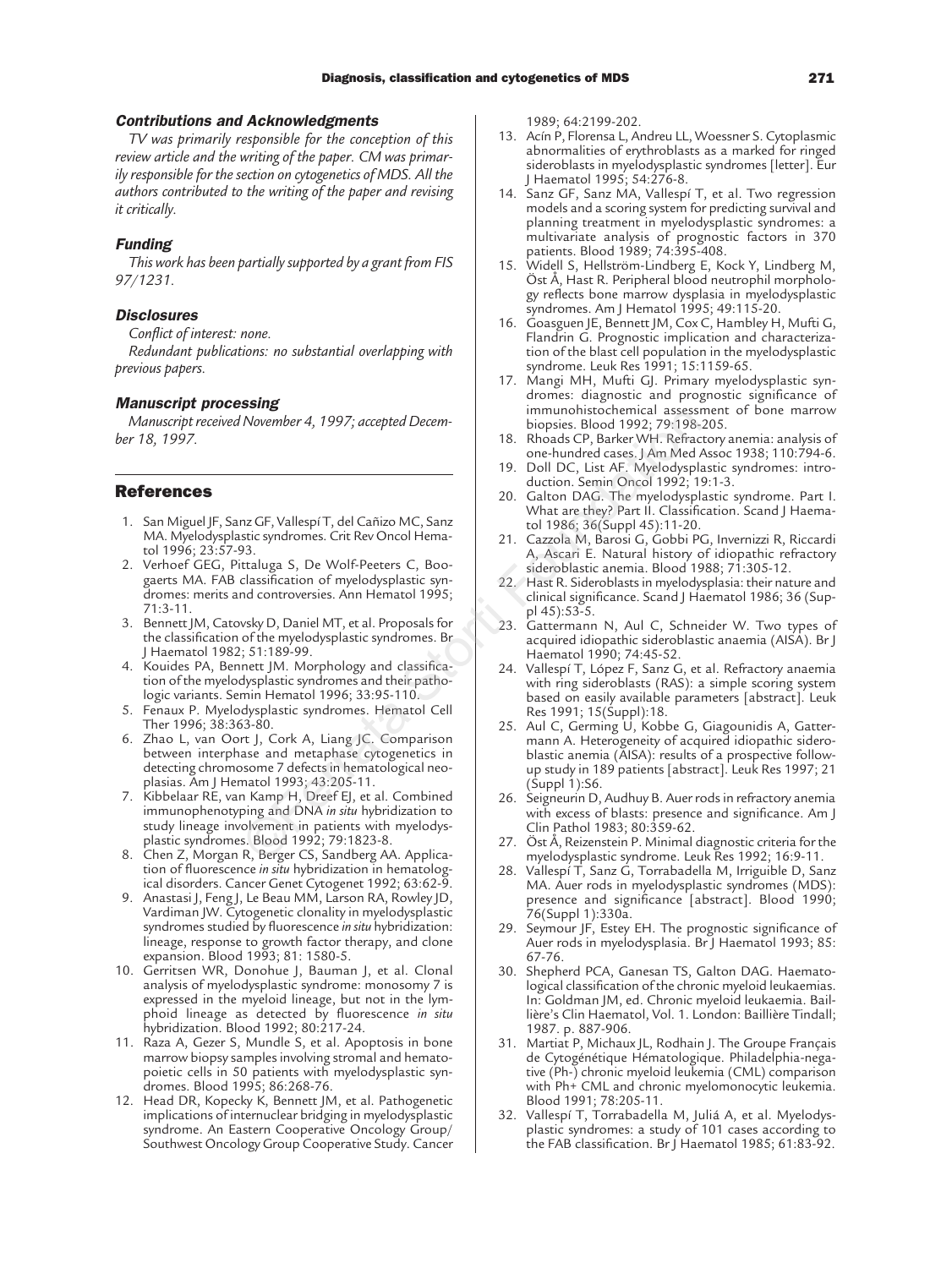- 33. Bennett JM, Catovsky D, Daniel MT, et al. The chronic myeloid leukaemias: guidelines for distinguishing chronic granulocytic, atypical chronic myeloid, and chronic myelomonocytic leukaemia. Br J Haematol 1994; 87: 746-54.
- 34. Germing U, Gattermann N, Aul C. Problems in the classification of CMML. Dysplastic vs. proliferative type [abstract]. Leuk Res 1997; 21(Suppl 1):S4.
- 35. Cervera J, Sanz GF, Vallespí T, et al. Does WBC count really define two different subtypes of chronic myelomonocytic leukemia (CMML)? Analysis of a series of 119 patients [abstract]. Leuk Res 1997; 21(Suppl 1):S7.
- 36. Florensa L, Woessner S, Lafuente R, et al. *In vitro* granulopoiesis in myelodysplastic syndromes (MDS) according to the FAB classification. In: Schmalzl F, Mufti GJ, eds. Myelodysplastic syndromes. Berlin: Springer-Verlag, 1992. p. 22-32.
- 37. Rigolin GM, Cuneo A, Roberti MG, Bardi A, Castoldi G. Myelodysplastic syndromes with monocytic component: hematologic and cytogenetic characterization. Haematologica 1997; 82:25-30.
- 38. Rosati S, Mick R, Xu F, et al. Refractory cytopenia with multilineage dysplasia: further characterization of an "unclassifiable" myelodysplastic syndrome. Leukemia 1996; 10:20-6.
- 39. Rosati S, Anastasi J, Vardiman J. Recurring diagnostic problems in the pathology of the myelodysplastic syndromes. Semin Hematol 1996; 33:111-26.
- 40. Nand S, Godwin JE. Hypoplastic myelodysplastic syndrome. Cancer 1988; 62:958-64.
- 41. Yoshida Y, Oguma S, Uchino H, Maekawa T. Refractory myelodysplastic anaemias with hypocellular bone marrow. J Clin Pathol 1988; 41:763-7.
- 42. Fohlmeister I, Fischer R, Mödder B, et al. Aplastic anaemia and the hypocellular myelodysplastic syndrome: histomorphological, diagnostic, and prognostic features. J Clin Pathol 1985; 38:1218-24.
- 43. Maschek H, Kaloutsi V, Rodríguez-Kaiser M, et al. Hypoplastic myelodysplastic syndrome: incidence, morphology, cytogenetics, and prognosis. Ann Hematol 1993; 66:117-22. ogle and orongo the metallar bare and orongo and orongo and orongo and orongo and orongo and orongo and orongo and orongo and a metaloogle of the metallar store is a Refractory otypoplastic strong tensor of the metallar in
- 44. Appelbaum FR, Barrall J, Storb R, et al. Clonal cytogenetic abnormalities in patients with otherwise typical aplastic anemia. Exp Hematol 1987; 15:1134-9.
- 45. Lorand-Metze I, Meira DG, Lima CSP, Vasallo J, Metze K. Criteria for the differential diagnosis between aplastic anemia and hypocellular myelodysplasia [abstract]. Leuk Res 1997; 21(Suppl 1):S9.
- 46. Orazi A, Albitar M, Heerema NA, Haskins S, Neiman RS. Hypoplastic myelodysplastic syndromes can be distinguished from acquired aplastic anemia by CD34 and PCNA immunostaining of bone marrow biopsy specimens. Am J Clin Pathol 1997; 107:268-274.
- 47. Toyama K, Ohyashiki K, Yoshida Y, et al. Clinical and cytogenetic findings of myelodysplastic syndromes showing hypocellular bone marrow or minimal dysplasia, in comparison with typical myelodysplastic syndromes. Int J Hematol 1993; 58:53-61.
- 48. Tuzuner N, Cox C, Rowe JM, Watrous D, Bennett JM. Hypocellular myelodysplastic syndromes (MDS): new proposals. Br J Haematol 1995; 91:612-7.
- 49. Ríos A, Cañizo MC, Sanz MA, et al. Bone marrow biopsy in myelodysplastic syndromes: morphological characteristics and contribution to the study of prognostic factors. Br J Haematol 1990; 75:26-33.
- 50. Maschek H, Georgii A, Kaloutsi V, et al. Myelofibrosis in primary myelodysplastic syndromes: a retrospective study of 352 patients. Eur J Haematol 1992: 48:208- 14.
- 51. Sultan C, Sigaux F, Imbert M, Reyes F. Acute myelodysplasia with myelofibrosis: a report of eight cases. Br J

Haematol 1981; 49:11-6.

- 52. Imbert M, Nguyen D, Sultan C. Myelodysplastic syndromes (MDS) and acute myeloid leukemias (AML) with myelofibrosis. Leuk Res 1992: 16:51-4.
- 53. Lambertenghi-Deliliers G, Orazi A, Luksch R, Annaloro C, Soligo D. Myelodysplastic syndrome with increased marrow fibrosis: a distinct clinico-pathological entity. Br J Haematol 1991; 78:161-6.
- 54. Pagliuca A, Layton DM, Manoharan A, Gordon S, Green PJ, Mufti GJ. Myelofibrosis in primary myelodysplastic syndromes: a clinico-morphological study of 10 cases. Br J Haematol 1989; 71:499-504.
- 55. Watts EJ, Majer RV, Green PJ, Mavor WO. Hyperfibrotic myelodysplasia: a report of three cases showing haematological remission following treatment with prednisolone. Br J Haematol 1991; 78:120-2.
- 56. Gustke SS, Becker GA, Garancis JC, Geimer NF, Pisciotta AV. Chromatin clumping in mature leukocytes: a hitherto unrecognized abnormality. Blood 1970; 35: 637-58.
- 57. Felman P, Bryon PA, Gentilhomme O, et al. The syndrome of abnormal chromatin clumping in leucocytes: a myelodysplastic disorder with proliferative features? Br J Haematol 1988; 70:49-54.
- 58. Brizard A, Huret JL, Lamotte F, et al. Three cases of myelodysplastic-myeloproliferative disorder with abnormal chromatin clumping in granulocytes [letter]. Br J Haematol 1989; 72:294-5.
- 59. Jaén A, Irriguible D, Millá F, et al. Abnormal chromatin clumping in leucocytes: a clue to a new subtype of myelodysplastic syndrome. Eur J Haematol 1990; 45: 209-14.
- 60. Hasle H, Jacobsen BB, Pederson NT. Myelodysplastic syndromes in childhood: a population-based study of nine cases. Br J Haematol 1992; 81:495-8.
- 61. Jackson GH, Carey PJ, Cant AJ, Bown NP, Reid MM. Myelodysplastic syndromes in children [letter]. Br J Haematol 1993; 84:185-6.
- 62. Hasle H. Myelodysplastic syndromes in childhood-classification, epidemiology, and treatment. Leuk Lymphoma 1994; 13:11-26.
- 63. Tuncer MA, Pagliuca A, Hicsonmez G, Yetgin S, Ozsoylu S, Mufti GJ. Primary myelodysplastic syndrome in children: the clinical experience in 33 cases. Br J Haematol 1992; 82:347-53.
- 64. Chessells JM. Myelodysplasia. Baillière's Clin Haematol 1991; 4:459-82.
- 65. Passmore SJ, Hann IM, Stiller CA, et al. Pediatric myelodysplasia: a study of 68 children and a new prognostic scoring system. Blood 1995; 85:1742-50.
- 66. Nair R, Athale UA, Iyer RS, et al. Childhood myelodysplastic syndromes: clinical features, cytogenetics and prognosis. Indian J Pediatr 1992; 59:443-8.
- 67. Guinan EC, Tarbell NJ, Tantravahi R, Weinstein HJ. Bone marrow transplantation for children with myelodysplastic syndromes. Blood 1989; 73:619-22.
- 68. Castro-Malaspina H, Childs B, Papadopoulos E, et al. T-cell depleted (SBA-E-) bone marrow transplantation for myelodysplastic syndromes [abstract]. Leuk Res 1997; 21(Suppl 1):S51.
- 69. Chan GC, Wang WC, Raimondi SC, et al. Myelodysplastic syndrome in children: differentiation from acute myeloid leukemia with a low blast count. Leukemia 1997; 11:206-11.
- 70. Castro-Malaspina H, Schaison G, Passe S, et al. Subacute and chronic myelomonocytic leukemia in children (juvenile CML). Clinical and hematologic observations, and identification of prognostic factors. Cancer 1984; 54:675-86.
- 71. Haas OA, Gadner H. Pathogenesis, biology and management of myelodysplastic syndromes in children. Semin Hematol 1996; 33:225-35.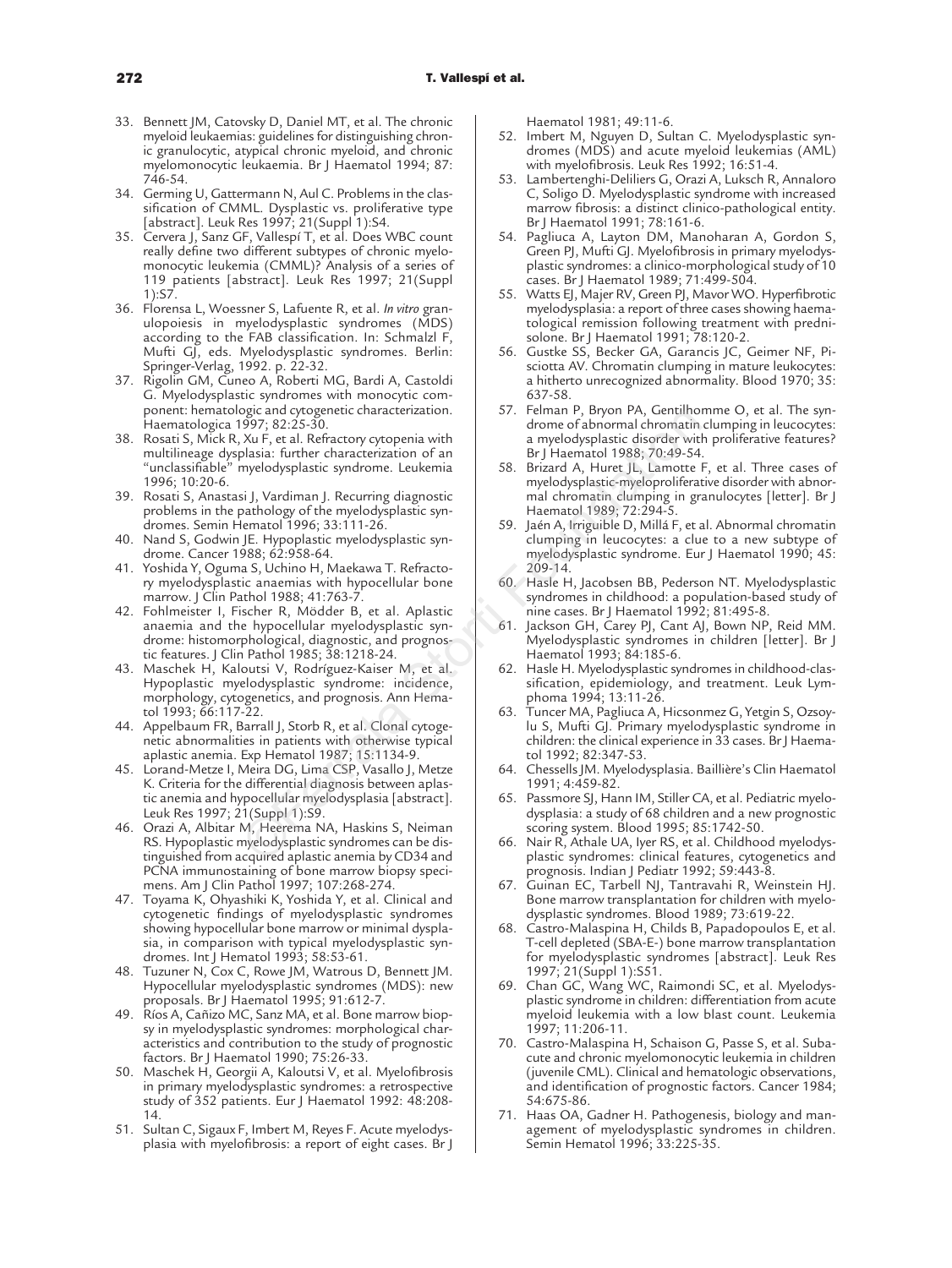- 72. Park DJ, Koeffler HP. Therapy-related myelodysplastic syndromes. Semin Hematol 1996; 33:256-73.
- 73. van Leeuwen FE. Risk of acute myelogenous leukaemia and myelodysplasia following cancer treatment. Baillière's Clin Haematol 1996; 9:57-85.
- 74. Farhi DC, Odell CA, Shurin SB. Myelodysplastic syndrome and acute myeloid leukemia after treatment for solid tumors of childhood. Am J Clin Pathol 1993; 100:270-5.
- 75. Cremin P, Flattery M, McCann SR, Daly PA. Myelodysplasia and acute myeloid leukaemia following adjuvant chemotherapy for breast cancer using mitoxantrone and methotrexate with or without mitomycin. Ann Oncol 1996; 7:745-6.
- 76. Swerdlow AJ, Douglas AJ, Vaughan Hudson G, Vaughan Hudson B, Bennett MH, MacLennan KA. Risk of second primary cancers after Hodgkin's disease by type of treatment: analysis of 2846 patients in the British National Lymphoma Investigation. Br Med J 1992; 304: 1137-43.
- 77. Henry-Amar M. Second cancer after the treatment for Hodgkin's disease: a report from the International Database on Hodgkin's Disease. Ann Oncol 1992; 3 (Suppl 4):117-128.
- 78. Darrington DL, Vose JM, Anderson JR, et al. Incidence and characterization of secondary myelodysplastic syndrome and acute myelogenous leukemia following high-dose chemoradiotherapy and autologous stemcell transplantation for lymphoid malignancies. J Clin Oncol 1994; 12:2527-34.
- 79. Third MIC Cooperative Study Group. Recommendations for a morphologic, immunologic and cytogenetic (MIC) working classification of the primary and therapy-related myelodysplastic disorders. Report of the workshop held in Scottsdale. Arizona, USA, on February 23-25, 1987. Cancer Genet Cytogenet 1988; 32:1- 10. exame are the treatment in the proposition of an expect on content and microsest are point of the designation of secondary myledolysplatic symphome of the myledolysplatic symphome of the experiment of the myledolysplatic s
- 80. Brusamolino E, Bernasconi C. Therapy-related myelodysplastic syndromes and acute leukemias. Leukemia 1992; 6(Suppl 4):23-5.
- 81. Rowley JD, Golomb HM, Vardiman J. Nonrandom chromosomal abnormalities in acute non-lymphocytic leukemia in patients treated for Hodgkin disease and non-Hodgkin lymphomas. Blood 1977; 50:759-70.
- 82. Pedersen-Bjergaard J, Philip P. Balanced translocations involving chromosome bands 11q23 and 21q22 are highly characteristic of myelodysplasia and leukemia following therapy with cytostatic agents targeting at DNAtopoisomerase II [letter] Blood 1991; 78:1147-8.
- 83. Michels SD, McKenna RW, Arthur DC, Brunning RD. Therapy-related acute myeloid leukemia and myelodysplastic syndrome: a clinical and morphological study of 65 cases. Blood 1985: 65:1364-72.
- 84. Rosenbloom B, Schreck R, Koeffler HP. Therapy-related myelodysplastic syndromes. Hematol Oncol Clin North Am 1992; 6:707-22.
- 85. Mecucci C. FISH (fluorescent *in situ* hybridization): the second youth of cytogenetics [editorial]. Haematologica 1995; 80:95-7.
- 86. Knuutila S. Lineage specificity in haematological neoplasms. Br J Haematol 1997; 96:2-11.
- 87. Van den Berghe H, Cassiman JJ, David G, Fryns JP, Michaux JL, Sokal G. Distinct haematological disorder with deletion of long arm of no. 5 chromosome. Nature 1974; 251:437-8.
- 88. Van den Berghe H, Michaux L. 5q-, twenty-five years later: a synopsis. Cancer Genet Cytogenet 1997; 94:1- 7.
- 89. Pedersen B, Jensen IM. Clinical and prognostic implications of chromosome 5q deletions: 96 high resolution studied patients. Leukemia 1991; 5:566-73.
- 90. Boultwood J, Lewis S, Wainscoat JS. The 5q- syndrome.

Blood 1994; 84:3253-60.

- 91. Fairman I, Chumakov I, Chinault AC, Nowell PC, Nagarajan L. Physical mapping of the minimal region of loss in 5q- chromosome. Proc Natl Acad Sci USA 1995; 92:7406-10.
- 92. Le Beau MM, Espinosa R, Neuman WL, et al. Cytogenetic and molecular delineation of the smallest commonly deleted region of chromosome 5 in malignant myeloid diseases. Proc Natl Acad Sci USA 1993; 90:5484-8.
- 93. Zhao N, Stoffel A, Wang PW, et al. Molecular delineation of the smallest commonly deleted region of chromosome 5 in malignant myeloid diseases to 1-1.5 Mb and preparation of a PAC-based physical map. Proc Natl Acad Sci USA 1997; 94:6948-53.
- 94. Srivastava A, Boswell HS, Heerema NA, et al. KRAS2 oncogene overexpression in myelodysplastic syndrome with translocation 5;12. Cancer Genet Cytogenet 1988; 35:61-71.
- 95. Lerza R, Castello G, Sessarego M, Cavallini D, Pannacciulli I. Myelodysplastic syndrome associated with increased bone marrow fibrosis and translocation (5;12)(q33;p12•3). Br J Haematol 1992; 82:476-7.
- 96. Wessels JW, Fibbe WE, van der Keur D, et al. t(5;12) (q31;p12). A clinical entity with features of both myeloid leukemia and chronic myelomonocytic leukemia. Cancer Genet Cytogenet 1993; 65:7-11.
- 97. Golub TR, Barker GF, Lovett M, Gilliland DG. Fusion of PDGF receptor β to a novel ets-like gene, *tel*, in chronic myelomonocytic leukemia with  $t(5;12)$  chromosomal translocation. Cell 1994; 77:307-16.
- 98. Raynaud SD, Baens M, Grosgeorge J, et al. Fluorescence *in situ* hybridization analysis of t(3;12)(q26;p13): a recurring chromosomal abnormality involving the TEL gene (ETV6) in myelodysplastic syndromes. Blood 1996; 88:682-9.
- 99. Wlodarska I, La Starza R, Baens M, et al. FISH characterization of new translocations involving TEL (ETV6) in a wide spectrum of hematologic malignancies. Blood 1998; in press.
- 100.Wlodarska I, Mecucci C, Marynen P, et al. TEL gene is involved in myelodysplastic syndromes with either the typical  $t(5;12)(q33;p13)$  translocation or its variant t(10;12)(q24;p13). Blood 1995; 85:2848-52.
- 101. Peeters P, Wlodarska I, Baens M, et al. Fusion of ETV6 to MDS1/EVI1 as a result of  $t(3;12)(q26;p13)$  in myeloproliferative disorders. Cancer Res 1997; 57:564-9.
- 102. Rege-Cambrin G, Mecucci C, Tricot G, et al. A chromosomal profile of polycythemia vera. Cancer Genet Cytogenet 1987; 25:233-45.
- 103.Davis MP, Dewald GW, Pierre RV, Hoagland HC. Hematologic manifestations associated with deletions of the long arm of chromosome 20. Cancer Genet Cytogenet 1984; 12:63-71.
- 104.White NJ, Nacheva E, Asimakopoulos FA, Bloxham D, Paul B, Green AR. Deletion of chromosome 20q in myelodysplasia can occur in a multipotent precursor of both myeloid cells and B cells. Blood 1994; 83:2809- 16.
- 105.Asimakopoulos FA, Holloway TL, Nacheva EP, Scott MA, Fenaux P, Green AR. Detection of chromosome 20q deletions in bone marrow metaphases but not peripheral blood granulocytes in patients with myeloproliferative disorders or myelodysplastic syndromes. Blood 1996; 87:1561-70.
- 106.Mitelman F. Catalog of chromosome aberrations in cancer. New York: Wiley-Liss; 1995.
- 107.Asimakopoulos FA, Green AR. Deletions of chromosome 20q and the pathogenesis of myeloproliferative disorders. Br J Haematol 1996; 95:219-26.
- 108.Campbell LJ, Garson OM. The prognostic significance of deletion of the long arm of chromosome 20 in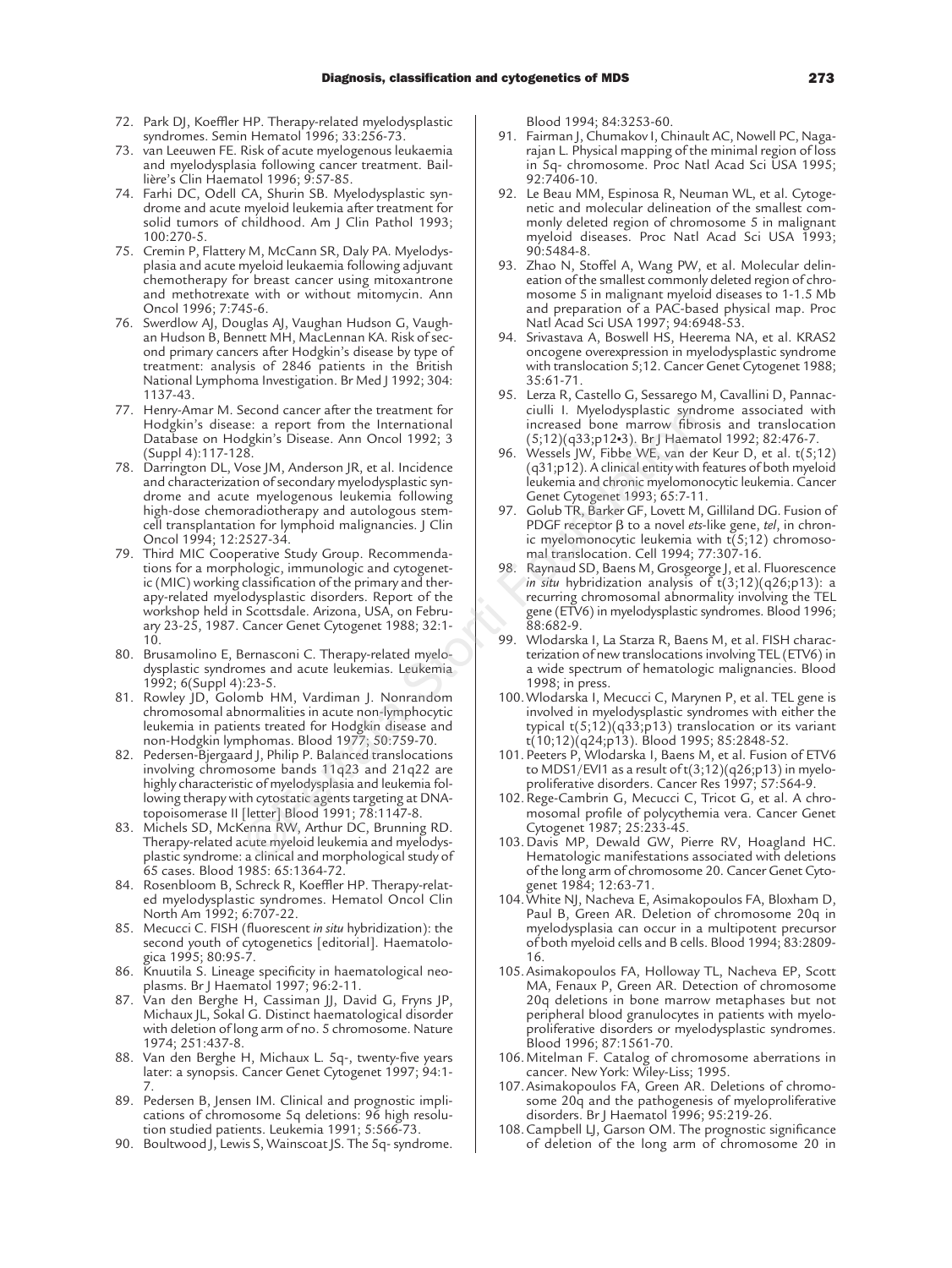myeloid disorders. Leukemia 1994; 8:67-71.

- 109.Greenberg P, Cox C, LeBeau MM, et al. International scoring system for evaluating prognosis in myelodysplastic syndromes. Blood 1997; 89:2079-88.
- 110.Mecucci C, Van Orshoven A, Vermaelen K, et al. 11qchromosome is associated with abnormal iron stores in myelodysplastic syndromes. Cancer Genet Cytogenet 1987; 27:39-44.
- 111. Dewald GW, Brecher M, Travis LB, Stupca PJ. Twentysix patients with hematologic disorders and X chromosome abnormalities. Frequent idic(X)(q13) chromosomes and Xq13 anomalies associated with pathologic ringed sideroblasts. Cancer Genet Cytogenet 1989; 42:173-85.
- 112.Gattermann N, Aul C, Schneider W. Is acquired idiopathic sideroblastic anemia (AISA) a disorder of mitochondrial DNA? Leukemia 1993; 7:2069-76.
- 113.Cragg SJ, Drysdale J, Worwood M. Genes for the "H" subunit of human ferritin are present on a number of human chromosomes. Hum Genet 1985; 71:108-12.
- 114.Michaux L, Wlodarska I, Mecucci C, et al. Characterization by chromosome painting of balanced and unbalanced X chromosome translocations in myelodysplastic syndromes. Cancer Genet Cytogenet 1995; 82:17-  $22$
- 115. Pedersen-Bjergaard J, Philip P. Cytogenetic characteristics of therapy-related acute nonlymphocytic leukaemia, preleukaemia and acute myeloproliferative syndrome: correlation with clinical data for 61 consecutive cases. Br J Haematol 1987; 66:199-207.
- 116.Baurmann H, Cherif D, Berger R. Interphase cytogenetics by fluorescent *in situ* hybridization (FISH) for characterization of monosomy-7-associated myeloid disorders. Leukemia 1993; 7:384-91.
- 117.Shannon KM, Watterson J, Johnson P, et al. Monosomy 7 myeloproliferative disease in children with neurofibromatosis, type 1: epidemiology and molecular analysis. Blood 1992; 79:1311-8.
- 118.Pasquali F, Bernasconi P, Casalone R, et al. Pathogenetic significance of "pure" monosomy 7 in myeloproliferative disorders. Analysis of 14 cases. Human Genet 1982; 62:40-51.
- 119.Savage P, Frenck R, Paderanga D, Emperor J, Shannon KM. Parental origins of chromosome 7 loss in childhood monosomy 7 syndrome. Leukemia 1994; 8:485- 9.
- 120.Luna-Fineman S, Shannon KM, Lange BJ. Childhood monosomy 7: epidemiology, biology, and mechanistic implications. Blood 1995; 85:1985-99.
- 121.Vallespí T, Pujol A, Irriguible D. Trisomy 8 in myelodysplastic syndromes (MDS) and acute myeloid leukemia (AML) [abstract]. Blood 1992; 80 (Suppl 1):462a.
- 122.Toyama K, Ohyashiki K, Yoshida Y, et al. Clinical implications of chromosomal abnormalities in 401 patients with myelodysplastic syndromes: a multicentric study in Japan. Leukemia 1993; 7:499-508.
- 123.Morel P, Hebbar M, Lai JL, et al. Cytogenetic analysis has strong independent prognostic value in *de novo* myelodysplastic syndromes and can be incorporated in a new scoring system: a report on 408 cases. Leukemia 1993; 7:1315-23.
- 124.Groupe Français de Cytogénétique Hématologique. Cytogenetics of chronic myelomonocytic leukemia. Cancer Genet Cytogenet 1986; 21:11-30.
- 125.Pierre RV, Catovsky D, Mufti GJ, et al. Clinical-cytogenetic correlations in myelodysplasia (preleukemia). The Sixth International Workshop on Chromosomes in Leukemia, London. Cancer Genet Cytogenet 1989; 40: 149-61.
- 126.García-Isidoro M, Tabernero MD, Najera ML, et al. Clinical and biological characteristics of myelodysplastic syndromes with nulisomy Y by FISH. Haematologi-

ca 1997; 82:537-41.

- 127.La Starza R, Matteucci C, Crescenzi B, et al. Trisomy 6 is the hallmark of a dysplastic clone in bone marrow aplasia. Cancer Genet Cytogenet 1998; in press.
- 128.Mecucci C, Rege-Cambrin G, Michaux JL, Tricot G, Van den Berghe H. Multiple chromosomally distinct cell populations in myelodysplastic syndromes and their possible significance in the evolution of the disease. Br J Haematol 1986; 64:699-706.
- 129.Michaux L, Wlodarska I, Vellosa ERP, et al. Translocation (Y;1)(q12;q12) in hematologic malignancies. Report on two new cases, FISH characterization, and review of the literature. Cancer Genet Cytogenet 1996; 86:35-8.
- 130.Mecucci C, Tricot G, Boogaerts M, Van den Berghe H. An identical translocation between chromosome 1 and 15 in two patients with myelodysplastic syndromes. Br J Haematol 1986; 62:439-45.
- 131.Mugneret F, Dastugue N, Favre B, et al. Der(16)t(1;16) (q11;q11) in myelodysplastic syndromes: a new nonrandom abnormality characterized by cytogenetic and fluorescence *in situ* hybridization studies. Br J Haematol 1995; 90:119-24.
- 132. Soekarman D, von Lindern M, Daenen S, et al. The translocation (6;9)(p23;q34) shows consistent rearrangement of two genes and defines a myeloproliferative disorder with special clinical features. Blood 1992; 79: 2990-7.
- 133. Jotterand Bellomo M, Parlier V, Muhlematter D, Grob JP, Beris P. Three new cases of chromosome 3 rearrangement in bands q21 and q26 with abnormal thrombopoiesis bring further evidence to the existence of a 3q21q26 syndrome. Cancer Genet Cytogenet 1992; 59: 138-60.
- 134.Yoneda-Kato N, Look AT, Kirstein MN, et al. The t(3;5) (q25.1;q34) of myelodysplastic syndrome and acute myeloid leukemia produces a novel fusion gene, NPM-MLF1. Oncogene 1996; 12:265-75.
- 135.Cuneo A, Balboni M, Carli MG, et al. Involvement of erythrocytic and granulo-monocytic lineages by trisomy 11 in two cases of acute myelomonocytic leukemia with tri-lineage myelodysplasia. An interphase cytogenetic study. Cancer Genet Cytogenet 1994; 77:33-8.
- 136.Moreau P, Talmant P, Milpied N, Garand R, Lefranc G, Harousseau JL. Trisomy 4 associated with acute lymphocytic leukemia [letter]. Br J Haematol 1991; 78:576.
- 137.Michaux L, Dierlamm J, Zeller W, et al. Trisomy 13 in myeloid malignancies: clinical, morphologic and immunologic correlations and characterization by combined immunophenotyping and interphase fluorescence *in situ* hybridization (FISH) [abstract]. Blood 1996; 88(Suppl 1):372a. areasta I, Mectect C, et al. Character<br>
some painting of balanced and unbal-<br>
some painting of balanced and unbal-<br>
are crease in study splanes<br>
and the processes Branch of the proportion of the proportion of the proportio
	- 138.Mancini M, Cedrone M, Nanni M, et al. Trisomy 14 in hematologic diseases. Another non-random abnormality within myeloid proliferative disorders. Cancer Genet Cytogenet 1993; 66:39-42.
	- 139.Van den Berghe H, Vermaelen K, Mecucci C, Barbieri D, Tricot G. The 5q– anomaly. Cancer Genet Cytogenet 1985; 17:189-255.
	- 140.Mathew P, Tefferi A, Dewald GW, et al. The 5q- syndrome: a single-institution study of 43 consecutive patients. Blood 1993; 81:1040-5.
	- 141.Pedersen B. Anatomy of the 5q– deletion: different sex ratios and deleted 5q bands in MDS and AML. Leukemia 1996; 10:1883-90.
	- 142.Mecucci C, Van den Berghe H, Michaux JL, Bosly A, Doyen C. Paracentric inversions on the long arm of chromosome 5 in secondary myelodysplastic disorders [letter]. Cancer Genet Cytogenet 1987; 29:171-3.
	- 143. Demetrick DJ, Dewald GW, Lanman J, Bahou WF. The thrombin receptor gene is centromeric to the common proximal breakpoint in patients with the 5q– syndrome: